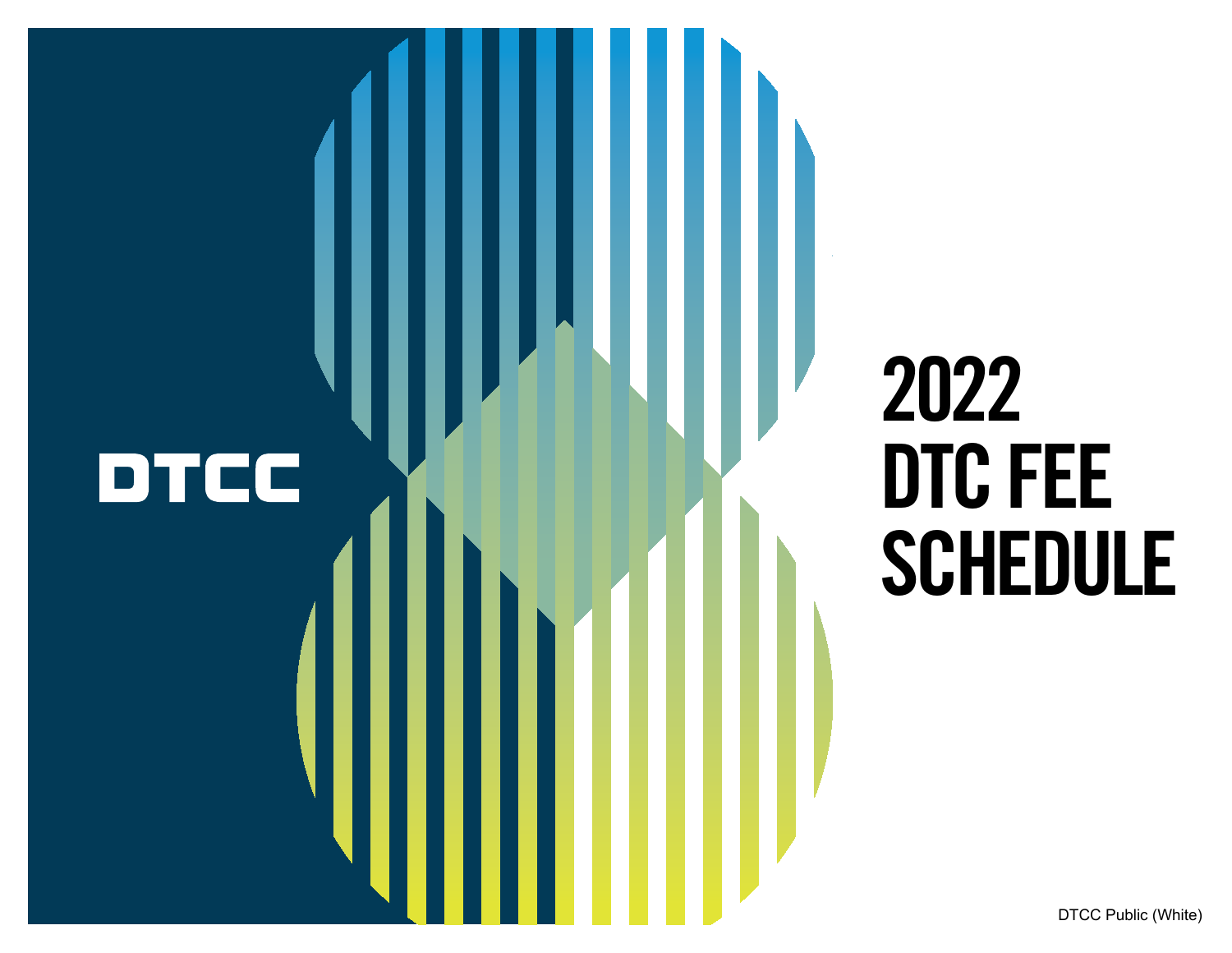# **Contents**

# **Contents**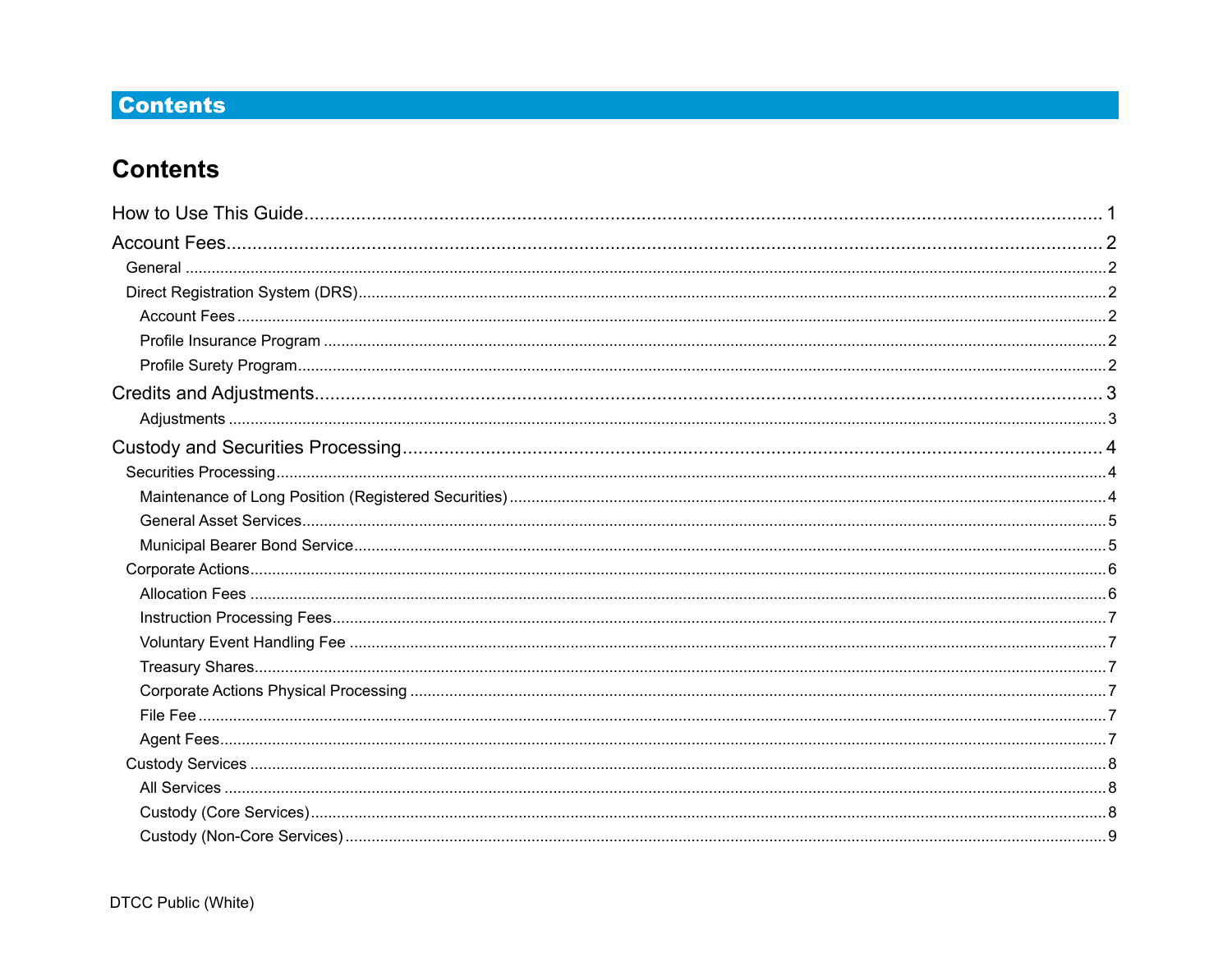| New York Window Services (including Envelope Settlement Service, Intercity Envelope Settlement Service, Funds-Only Settlement Service, |  |
|----------------------------------------------------------------------------------------------------------------------------------------|--|
|                                                                                                                                        |  |
|                                                                                                                                        |  |
|                                                                                                                                        |  |
|                                                                                                                                        |  |
|                                                                                                                                        |  |
|                                                                                                                                        |  |
|                                                                                                                                        |  |
|                                                                                                                                        |  |
|                                                                                                                                        |  |
|                                                                                                                                        |  |
|                                                                                                                                        |  |
|                                                                                                                                        |  |
|                                                                                                                                        |  |
|                                                                                                                                        |  |
|                                                                                                                                        |  |
|                                                                                                                                        |  |
|                                                                                                                                        |  |
|                                                                                                                                        |  |
|                                                                                                                                        |  |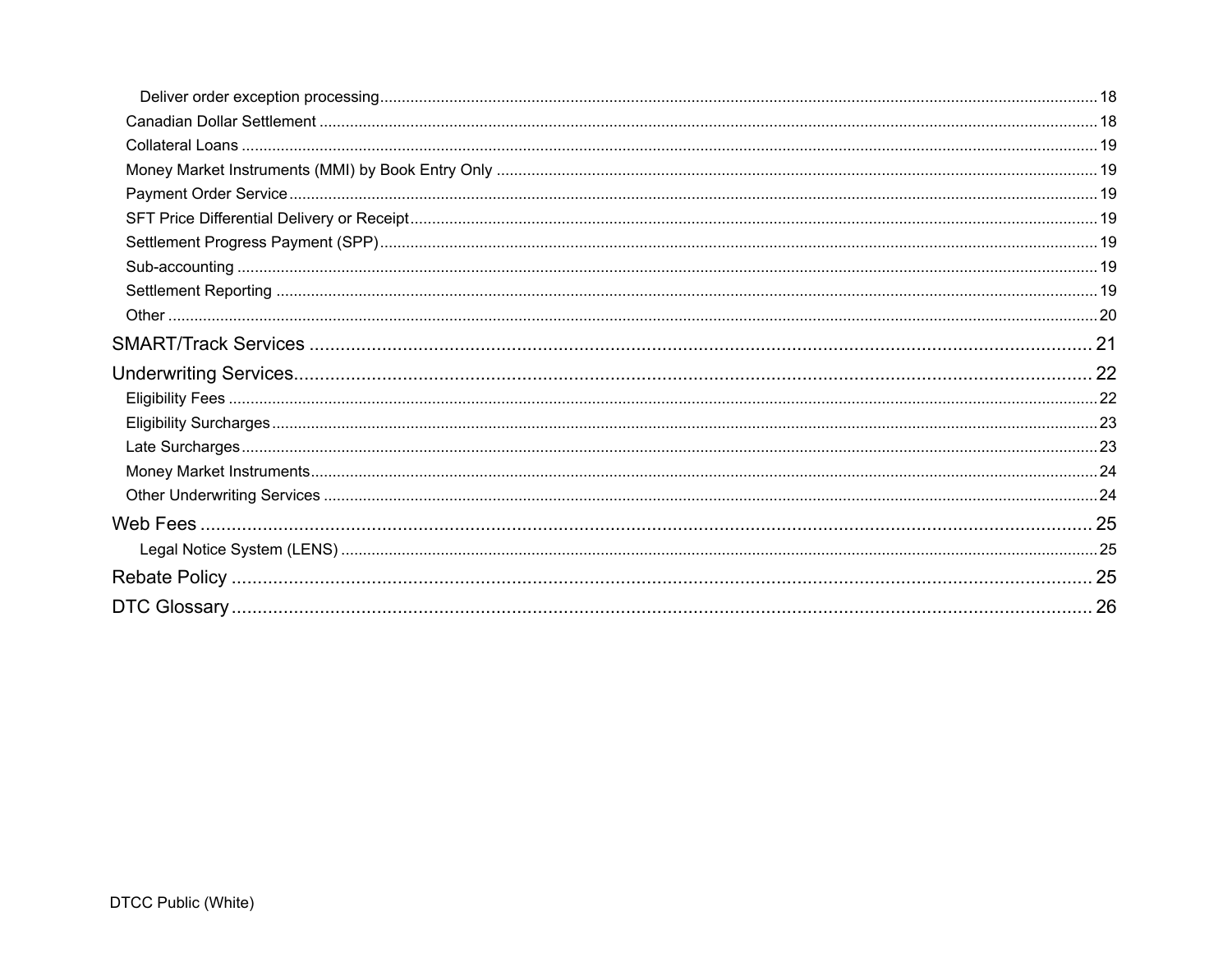# <span id="page-4-0"></span>How to Use This Guide

This guide presents in a readable format information contained in the Rules, By-Laws and Organization Certificate of The Depository Trust Company. Related processing fees are organized alphabetically by type of fee.

The guide is designed to be used primarily in electronic form so that users may easily reconcile their accounts in conjunction with DTCC's electronic billing system. An underlined entry is a link to either an internal cross-reference or to an entry in the glossary at the end of the guide. The guide can be printed on hard copy, however, the information may not be as easily usable in that format as it is electronically.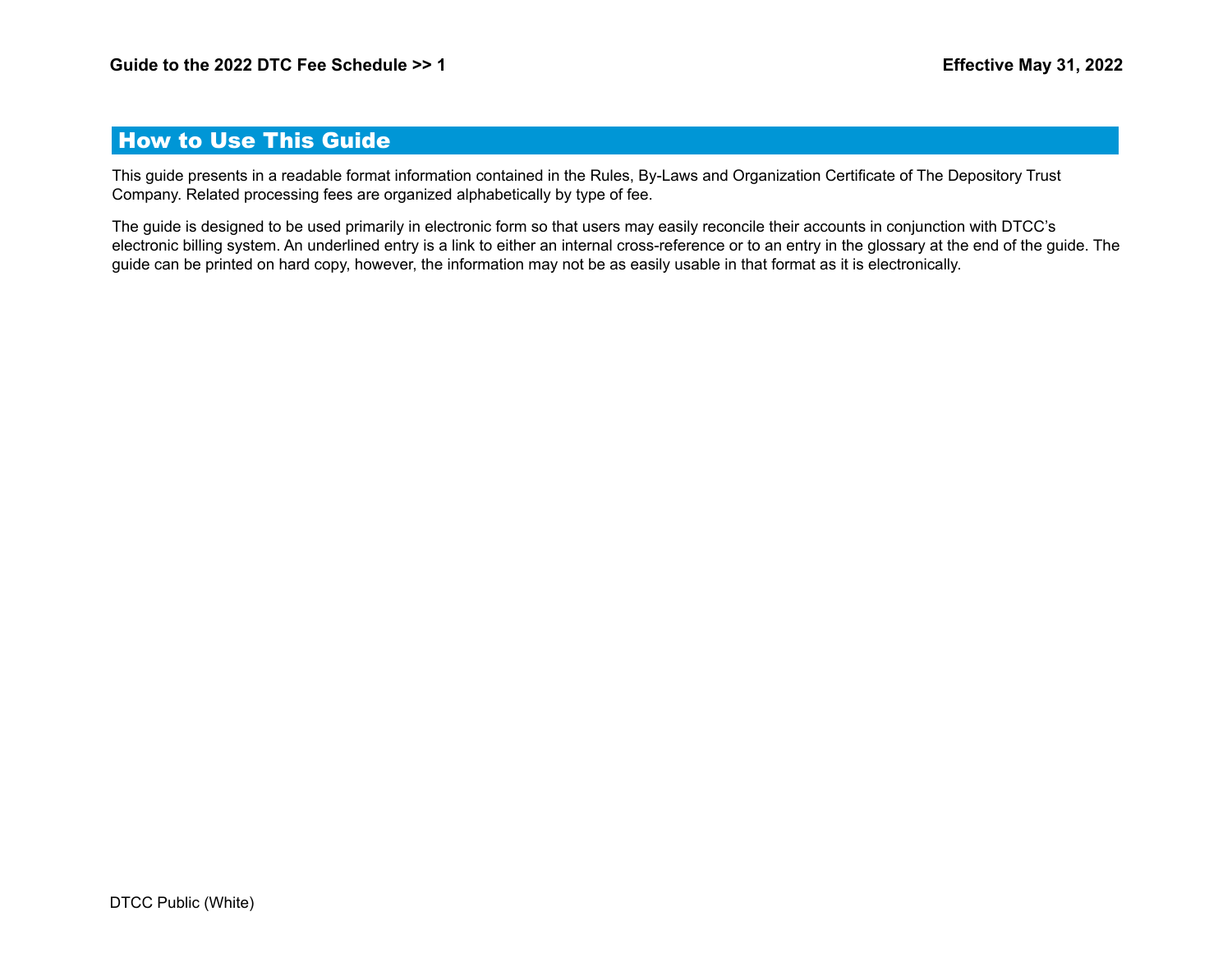<span id="page-5-0"></span>

| <b>Account Fees</b>                                                |                                  |                                                                                                                                                                |        |
|--------------------------------------------------------------------|----------------------------------|----------------------------------------------------------------------------------------------------------------------------------------------------------------|--------|
| <b>FEE NAME</b>                                                    | AMOUNT (\$)                      | <b>CONDITIONS</b>                                                                                                                                              | FEE ID |
| <b>General</b>                                                     |                                  |                                                                                                                                                                |        |
| Participant account                                                | <b>IPA: issuing/paying agent</b> | Per month per account, first five accounts                                                                                                                     | 215    |
| Additional participant account or <b>IPA</b> account               | 330.00                           | Per month per account, each account over five                                                                                                                  | 159    |
| Pledgee account (participant)                                      | 330.00                           | Per month per account, in addition to monthly charges                                                                                                          | 201    |
| Pledgee account (nonparticipant)                                   | 570.00                           | Per month per account                                                                                                                                          | 208    |
| Diz<br>limited-purpose account<br>DR<br>A <sub>t</sub>             |                                  |                                                                                                                                                                |        |
| DR<br>limited-purpose account                                      | 275.00                           | Per month per account                                                                                                                                          | 412    |
| <b>DRS LPA</b> application fee                                     | 250.00                           | Per application                                                                                                                                                | 501    |
| <b>Profile Insurance Program</b>                                   |                                  |                                                                                                                                                                |        |
| Purchase of DRS Profile Modification System<br>indemnity insurance |                                  |                                                                                                                                                                |        |
| DTC administrative cost                                            | 250.00                           | Per year                                                                                                                                                       | 165    |
| Insurance transaction fee                                          | 2.50                             | Per transaction, \$0.01 up to \$25,000,000 per event<br>(\$100,000,000 in the annual aggregate); includes Surplus Lines<br>Tax. Pass-through fee also charged. | 640    |
| Pass-through fee                                                   | 25.00                            | Per insurance transaction (plus insurance transaction fee)                                                                                                     | 647    |
| <b>Profile Surety Program</b>                                      |                                  |                                                                                                                                                                |        |
| Purchase of surety coverage                                        | At cost                          | As provided by Travelers. Alternative coverage may be<br>obtained as long as the surety bond is consistent with that<br>provided by St. Paul.                  | 502    |
| DTC administrative cost                                            | 250.00                           | Per year                                                                                                                                                       | 165    |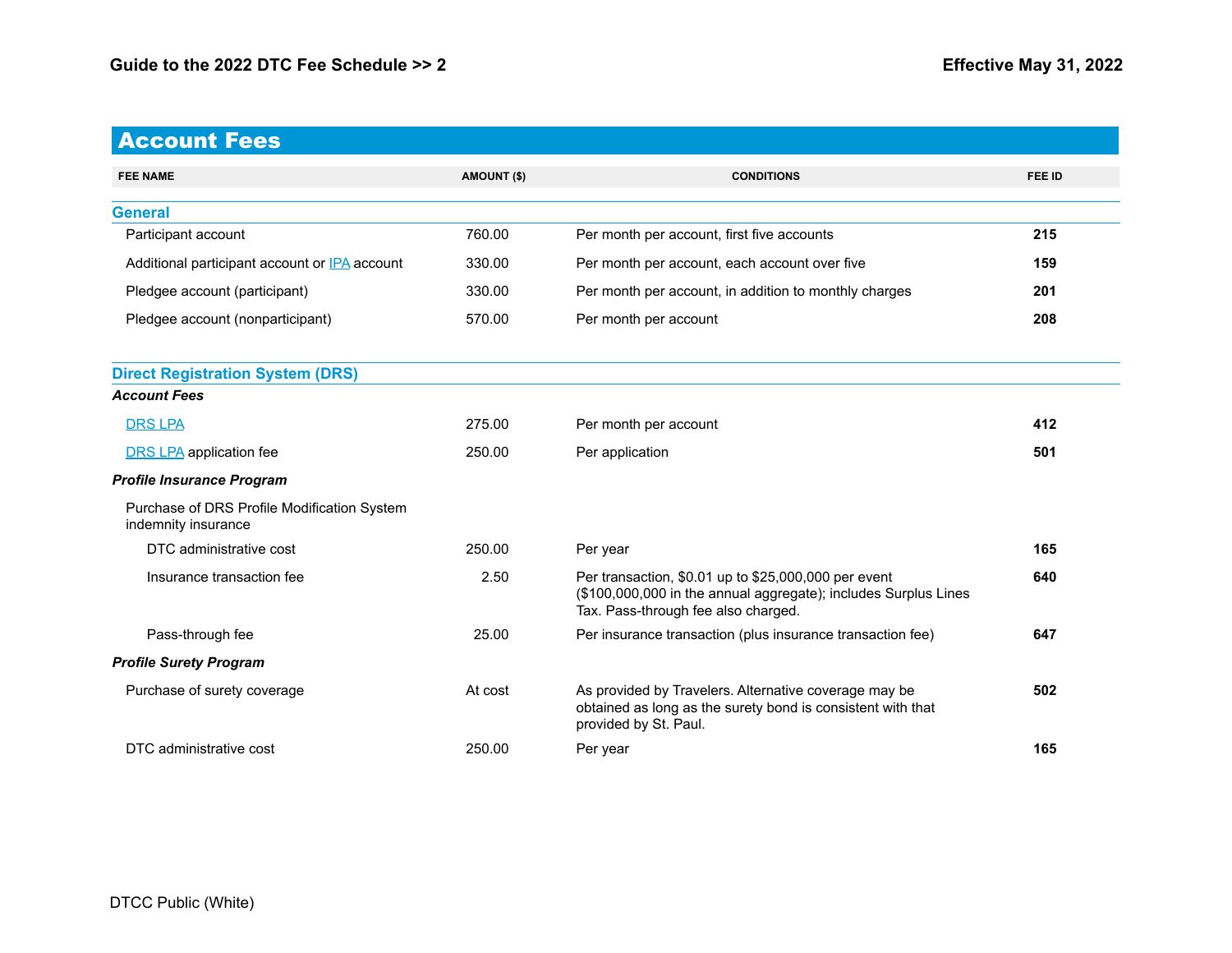# <span id="page-6-0"></span>Credits and Adjustments **FEE NAME AMOUNT (\$) CONDITIONS FEE ID** *Adjustments* LOC allocation **Amount Communist Constructs Amount based on a legal entity's proportional share of the cost 680**

of DTC's line of credit for the current month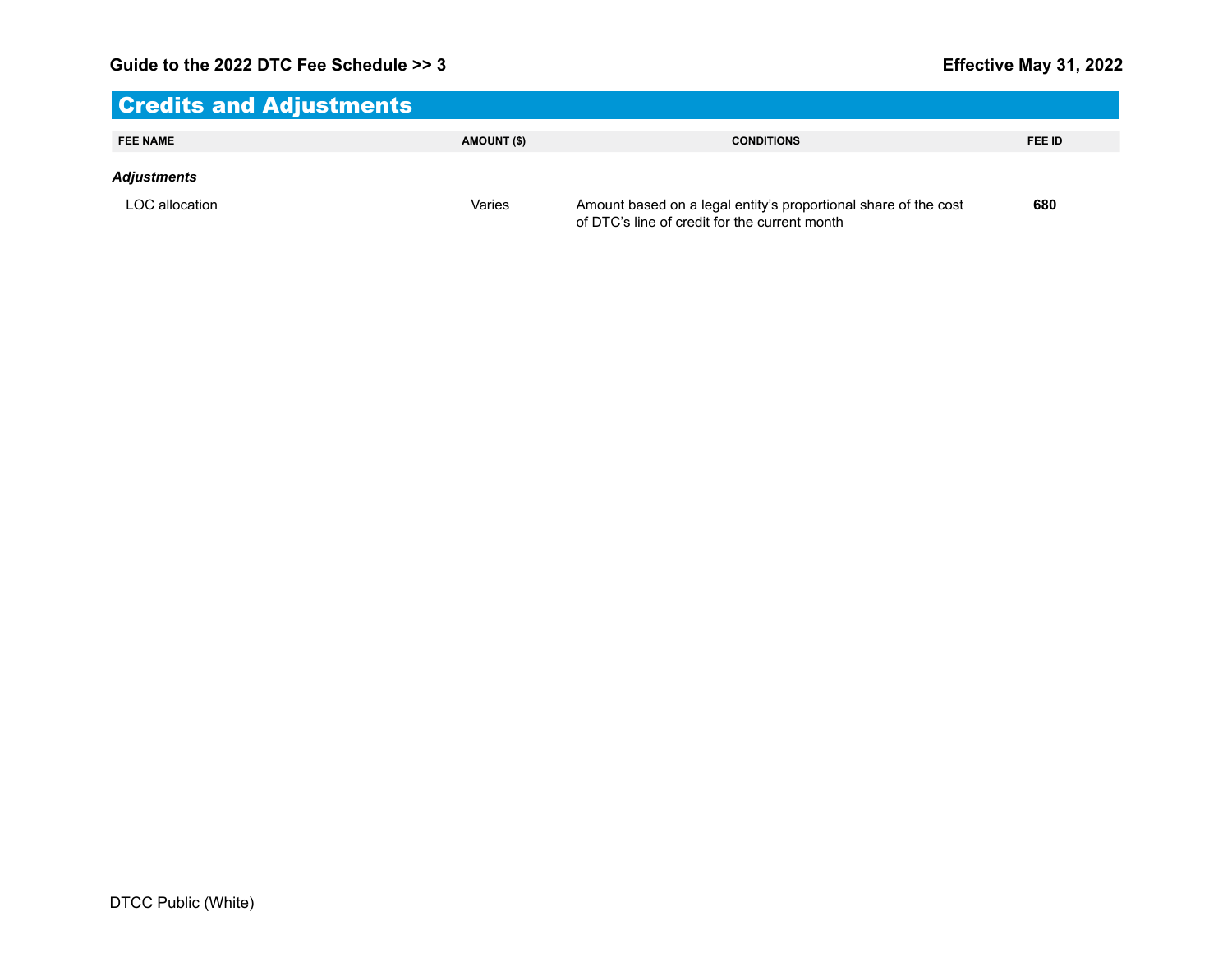<span id="page-7-0"></span>

| <b>FEE NAME</b>                                                                                                 | <b>AMOUNT (\$)</b>                                   | <b>CONDITIONS</b>                                                                                                                                                                                                                                                                                                                                                                                                                      | FEE ID |
|-----------------------------------------------------------------------------------------------------------------|------------------------------------------------------|----------------------------------------------------------------------------------------------------------------------------------------------------------------------------------------------------------------------------------------------------------------------------------------------------------------------------------------------------------------------------------------------------------------------------------------|--------|
| <b>Securities Processing</b>                                                                                    |                                                      |                                                                                                                                                                                                                                                                                                                                                                                                                                        |        |
| <b>Maintenance of Long Position (Registered</b><br>Securities)                                                  |                                                      |                                                                                                                                                                                                                                                                                                                                                                                                                                        |        |
| Active issue                                                                                                    | 0.50                                                 | Per issue per month, as follows:<br>For registered corporate issues, when a daily average<br>$\bullet$<br>of more than 15 participants have position<br>For registered municipal issues, when a daily average<br>of more than                                                                                                                                                                                                          | 154    |
| Less active issue                                                                                               | 0.70                                                 | long position billing for municipal bearer bonds:<br>Per issue per month<br>Municipal bearer bond rates apply to a municipal debt<br>For register<br>instrument that exists in bearer form. Interchangeable<br>of 15 or few<br>issues, which can exist in either bearer or registered<br>municipal is<br>form, are billed at the bearer rate, reflecting the higher<br>participants<br>costs of safekeeping interchangeable issues and |        |
| Average daily number of shares (stocks, bonds<br>and registered muni) rounded up to a multiple of<br>100 shares |                                                      | Per share, as follow<br>converting bearer position to registered form.<br>notes, money marke.<br>eligible issues, and municipal bearer bonds):                                                                                                                                                                                                                                                                                         |        |
|                                                                                                                 | 0.00003009<br>0.00000753<br>0.00000378<br>0.00000029 | First 0 to 25 million shares<br>$\bullet$<br>Excess over 25 million up to 200 million shares<br>Excess over 200 million up to 300 million shares<br>$\bullet$<br>Excess over 300 million shares<br>$\bullet$<br>Note: Tiered pricing levels are based on an aggregate of<br>shares                                                                                                                                                     |        |
| <b>BEO: book entry only</b>                                                                                     |                                                      | positions and bond positions with a conversion rate of \$4,000<br>bond face value equivalent to 100 shares.                                                                                                                                                                                                                                                                                                                            |        |
| <b>BEO</b> issue (stocks, bonds and registered muni)                                                            | 0.15                                                 | Per issue per month                                                                                                                                                                                                                                                                                                                                                                                                                    | 113    |
| Medium-term note, money market instrument,<br>registered muni and commercial paper                              | 0.60                                                 | Per issue per month                                                                                                                                                                                                                                                                                                                                                                                                                    | 257    |
| Stock, bond and muni that have been<br>nontransferable for up to 6 years (surcharge)                            | 0.20                                                 | Per issue per month                                                                                                                                                                                                                                                                                                                                                                                                                    | 119    |
| Stock, bonds and muni that remain<br>nontransferable after 6 years (surcharge)                                  | 11.00                                                | <b>CUSIP: Committee on Uniform Securities Identification Procedures; CUSIP</b><br>Per<br>number refers to a nine-character unique identifier for each security                                                                                                                                                                                                                                                                         |        |
| Swing of security position (receive or deliver<br>(including stock dividend deliver))                           | 0.20                                                 | Per CUSIP instruction payable by each participant account;<br>applies to swing of position from one participant account to<br>another resulting from merger                                                                                                                                                                                                                                                                            | 271    |
| Fed-eligible issue                                                                                              | 1.00                                                 | Per issue per month                                                                                                                                                                                                                                                                                                                                                                                                                    | 585    |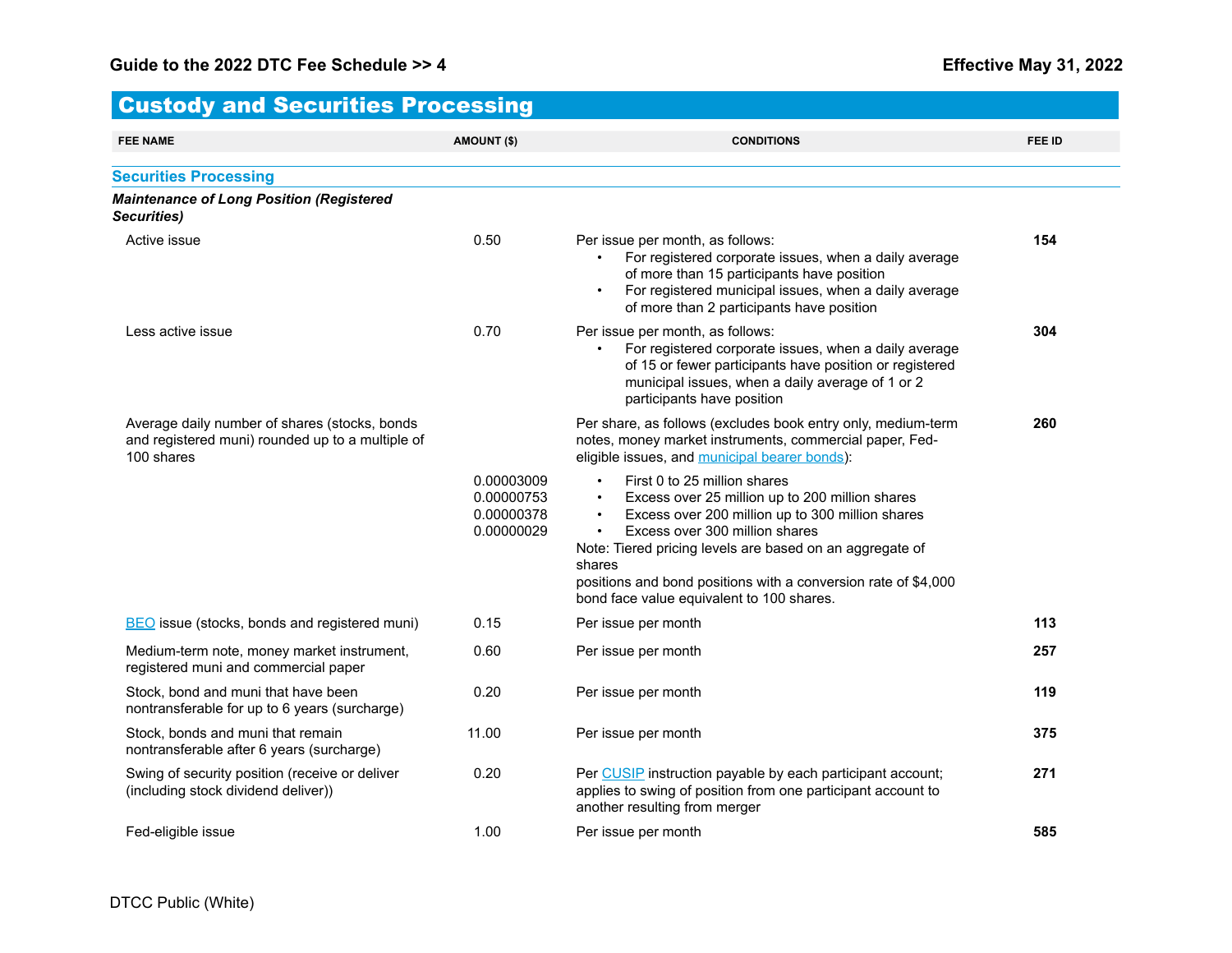# <span id="page-8-0"></span>**Guide to the 2022 DTC Fee Schedule >> 5 Effective May 31, 2022**

| <b>FEE NAME</b>                                                              | AMOUNT (\$)                                                 | <b>CONDITIONS</b>                                                                                                                                                                                                     | <b>FEE ID</b> |
|------------------------------------------------------------------------------|-------------------------------------------------------------|-----------------------------------------------------------------------------------------------------------------------------------------------------------------------------------------------------------------------|---------------|
| Frozen letter deliver, receive or reject                                     | 10.00                                                       | Per item                                                                                                                                                                                                              | 607           |
| Low value–high share position fee (surcharge)                                | 5.00                                                        | Per month for positions held on CUSIPs that at the close<br>of business on the second Monday of the month, have an<br>aggregate DTC position of 500 million shares or greater and a<br>share price of \$0.01 or less. | 688           |
| <b>General Asset Services</b>                                                |                                                             |                                                                                                                                                                                                                       |               |
| ADR Custodial Fee (Pass Thru)                                                | Varies                                                      | Per share fee, typically \$0.02 per year, as determined by the<br>ADR depositary bank Fee can be divided (ex. \$0.01 and \$0.01)<br>at the discretion of the depositary bank                                          | 222           |
| Imaging                                                                      |                                                             |                                                                                                                                                                                                                       |               |
| Request to display/download an Image                                         | 5.50                                                        | Per request                                                                                                                                                                                                           | 347           |
| Monthly imaging subscription fee for agents                                  | 1,000.00                                                    | Per month                                                                                                                                                                                                             | 594           |
| Monthly imaging subscription fee for<br>participants                         | 500.00                                                      | Per month                                                                                                                                                                                                             | 595           |
| Image drop box initiation fee                                                | 1,000.00                                                    | One-time initiation fee                                                                                                                                                                                               | 686           |
| Asset servicing self-service inquiry                                         | 55.00                                                       | Per inquiry                                                                                                                                                                                                           | 650           |
| Researching Fee                                                              | 100.00                                                      | Per hour or per CUSIP, depending on nature of research                                                                                                                                                                | 509           |
| Invitation to cover short request (ICSR)                                     | 300.00                                                      | Per submission                                                                                                                                                                                                        | 689           |
| Password reset                                                               | 100.00                                                      | Per password reset                                                                                                                                                                                                    | 687           |
| <b>Municipal Bearer Bond Service</b>                                         |                                                             |                                                                                                                                                                                                                       |               |
| Long position for municipal bearer bonds,<br>including interchangeable bonds |                                                             |                                                                                                                                                                                                                       |               |
| Active issue                                                                 | 0.85                                                        | Per issue per month, when a daily average of more than 2<br>participants have position                                                                                                                                | 588           |
| Less active issue                                                            | 1.70                                                        | Per issue per month, when a daily average of 1 or 2<br>participants have position                                                                                                                                     | 153           |
| Face value                                                                   |                                                             | Per month on amounts, as follows:                                                                                                                                                                                     | 100           |
|                                                                              | 0.000006790<br>0.0000016988<br>0.0000008402<br>0.0000004201 | First \$0 to \$0.5 billion<br>Next \$0.5 billion to \$1 billion<br>Next \$1 billion to \$8 billion<br>Excess over \$8 billion                                                                                         |               |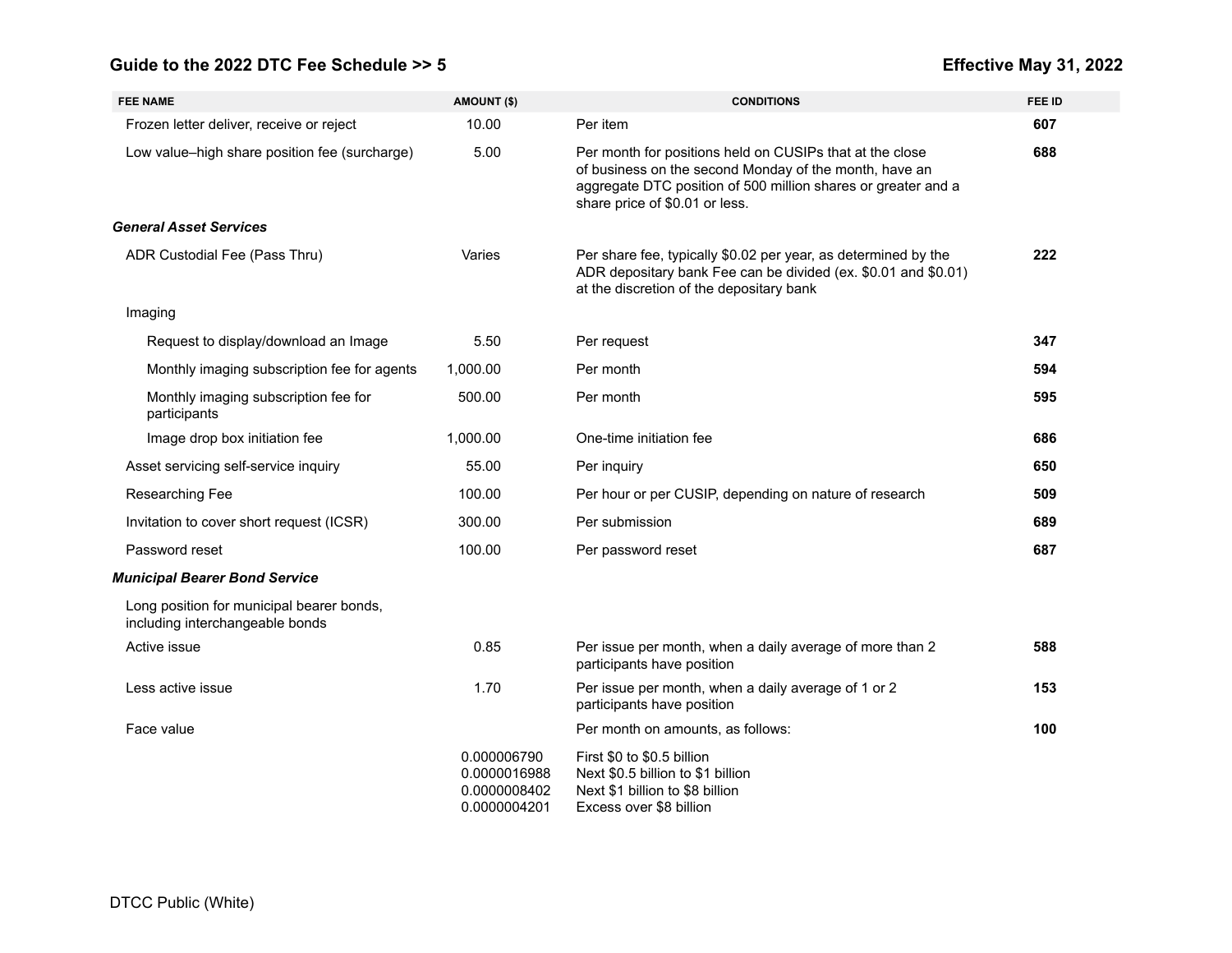# <span id="page-9-0"></span>**Guide to the 2022 DTC Fee Schedule >> 6 Effective May 31, 2022**

| <b>FEE NAME</b>                                          | AMOUNT (\$) | <b>CONDITIONS</b>                                                                                                                                                                                                                                                                                                                                                                                                              | FEE ID |
|----------------------------------------------------------|-------------|--------------------------------------------------------------------------------------------------------------------------------------------------------------------------------------------------------------------------------------------------------------------------------------------------------------------------------------------------------------------------------------------------------------------------------|--------|
| Positions in certificates bound in a book<br>(surcharge) | 1.05        | Per position per month, in addition to the per issue (active or<br>less active) charge                                                                                                                                                                                                                                                                                                                                         | 380    |
| Positions requiring coupon collection<br>(surcharge)     | 0.25        | Per issue per month, in addition to the per issue (active or less<br>active) charge; applies to issues with coupons collected from<br>paying agents outside the New York metropolitan area                                                                                                                                                                                                                                     | 377    |
| Positions in multiple-purpose issues (surcharge)         | 0.50        | Per issue per month, in addition to the per-issue (active or less<br>active) charge                                                                                                                                                                                                                                                                                                                                            | 381    |
| <b>Corporate Actions</b>                                 |             |                                                                                                                                                                                                                                                                                                                                                                                                                                |        |
| <b>Allocation Fees</b>                                   |             |                                                                                                                                                                                                                                                                                                                                                                                                                                |        |
| Cash Dividend                                            | 1.80        | Per credit for cash, pro-rata principal and interest payment for<br>the following:<br>Conforming structured securities<br>$\bullet$<br><b>Equity securities</b><br>CD<br>Floating payable date security (ARP, ARN)<br>$\bullet$<br>Non-conforming structured securities (ABS/CMO)<br>P&I non-conforming securities<br>MMI<br>Registered municipal issues<br><b>VRDO</b><br>Muni bearer interest payment<br><b>Equity Units</b> | 704    |
| <b>Stock Dividend</b>                                    | 13.75       | Stock Distributions (including stock dividends, stock splits,<br>spinoffs and dividend reinvestment allocations)                                                                                                                                                                                                                                                                                                               | 705    |
| Redemptions                                              | 17.00       | Per allocation for the following:<br>Full call<br>Partial call<br>Maturity                                                                                                                                                                                                                                                                                                                                                     | 706    |
| <b>Mandatory Corporate Actions</b>                       | 75.00       | Mandatory exchanges, including mandatory puts, name<br>changes/swings and sale of Rights per participant position                                                                                                                                                                                                                                                                                                              | 707    |
| <b>IVORS</b>                                             | 2.00        | Per redemption, sale or transaction                                                                                                                                                                                                                                                                                                                                                                                            | 708    |
| Stock, Loan, Repo & Fail Adjustments                     | 1.50        | Per credit and debit; also, for certain CMO and ABS<br>transactions resettled with correct factor, through CTAS via<br>PTS or PBS                                                                                                                                                                                                                                                                                              | 709    |
| ClaimConnect <sup>™</sup> Matching Fee                   | 1.75        | Per each claim side, after match                                                                                                                                                                                                                                                                                                                                                                                               | 710    |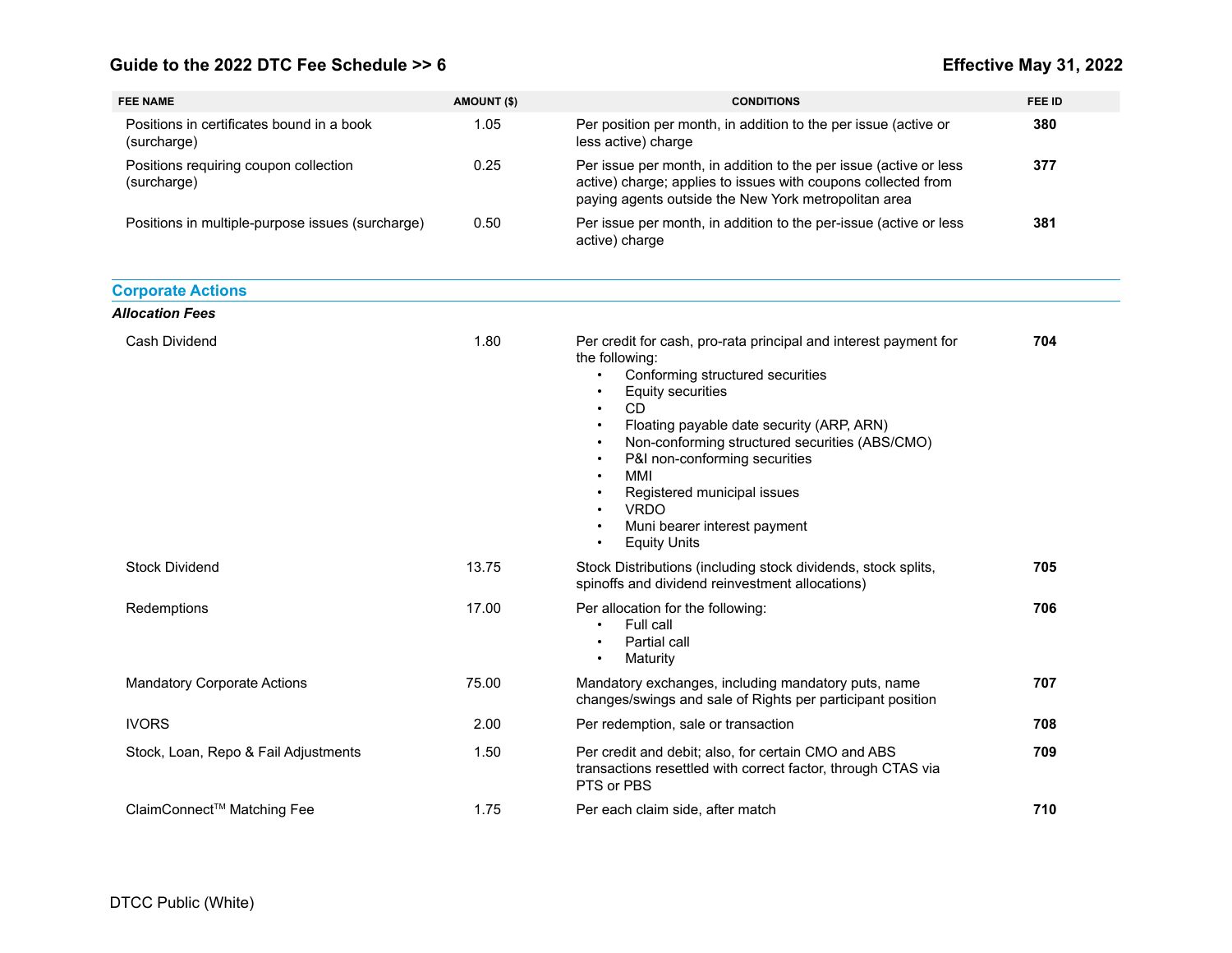# <span id="page-10-0"></span>**Guide to the 2022 DTC Fee Schedule >> 7 Effective May 31, 2022**

| <b>FEE NAME</b>                                                                 | AMOUNT (\$) | <b>CONDITIONS</b>                                                                                                                                                       | <b>FEE ID</b> |
|---------------------------------------------------------------------------------|-------------|-------------------------------------------------------------------------------------------------------------------------------------------------------------------------|---------------|
| <b>Instruction Processing Fees</b>                                              |             |                                                                                                                                                                         |               |
| Corporate Action Instruction Fee                                                | 11.50       | Per voluntary and elective EDS/DRP instruction, up 50<br>instructions per offer                                                                                         | 777           |
| <b>Voluntary Event Handling Fee</b>                                             |             |                                                                                                                                                                         |               |
| <b>Voluntary Corporate Action Handling</b>                                      | 90.00       | Per each voluntary corporate event                                                                                                                                      | 714           |
| <b>Treasury Shares</b>                                                          |             |                                                                                                                                                                         |               |
| <b>Treasury Shares Adjustments</b>                                              | 25.00       | Per adjustment prior to dividend allocation                                                                                                                             | 715           |
| Late Treasury Shares Adjustments                                                | 500.00      | Per adjustment after dividend allocation                                                                                                                                | 716           |
| <b>Corporate Actions Physical Processing</b>                                    |             |                                                                                                                                                                         |               |
| <b>Physical Certificate</b>                                                     | 6.00        | Physical processing of mandatory exchange, partial call, full<br>call, or maturity (surcharge) per item                                                                 | 719           |
| <b>File Fee</b>                                                                 |             |                                                                                                                                                                         |               |
| <b>CCF File Fee</b>                                                             | 50,000.00   | Per File Category (Pre-Allocation or Allocation/Post Allocation)<br>of CCF Entitlements and Allocations Files consumed between<br>January 1, 2022 and December 31, 2022 | 752           |
| <b>Agent Fees</b>                                                               |             |                                                                                                                                                                         |               |
| Processing of low-volume tender                                                 | 10,000.00   | Per offer, and per each extension thereof                                                                                                                               | 720           |
| Consent Only - Base Processing Fee                                              | 2,000.00    | Per election                                                                                                                                                            | 721           |
| Consent Only - Additional Elections on Event                                    | 1,000.00    | Per election                                                                                                                                                            | 722           |
| Consent Only - Payment Processing                                               | 200.00      | Per election                                                                                                                                                            | 723           |
| Consent Only - Event Extension                                                  | 200.00      | Per election                                                                                                                                                            | 724           |
| Late Notification of Voluntary Events, tier 1                                   | 2,000.00    | Notification received within 5 to 9 days of the expiration                                                                                                              | 725           |
| Late Notification of Voluntary Events, tier 2                                   | 5,000.00    | Notification received less than 5 days of the expiration                                                                                                                | 726           |
| Non-Standard Corporate Actions                                                  | Varies      | Based on structure of the offer                                                                                                                                         | 727           |
| MMI Position Reinstatement (Maturity Date/Call<br>Date/Payable Date Correction) | 10,000.00   | Per CUSIP                                                                                                                                                               | 735           |
| Event Type Modification (Change from Principal<br>to Interest)                  | 7,500.00    | Per CUSIP                                                                                                                                                               | 736           |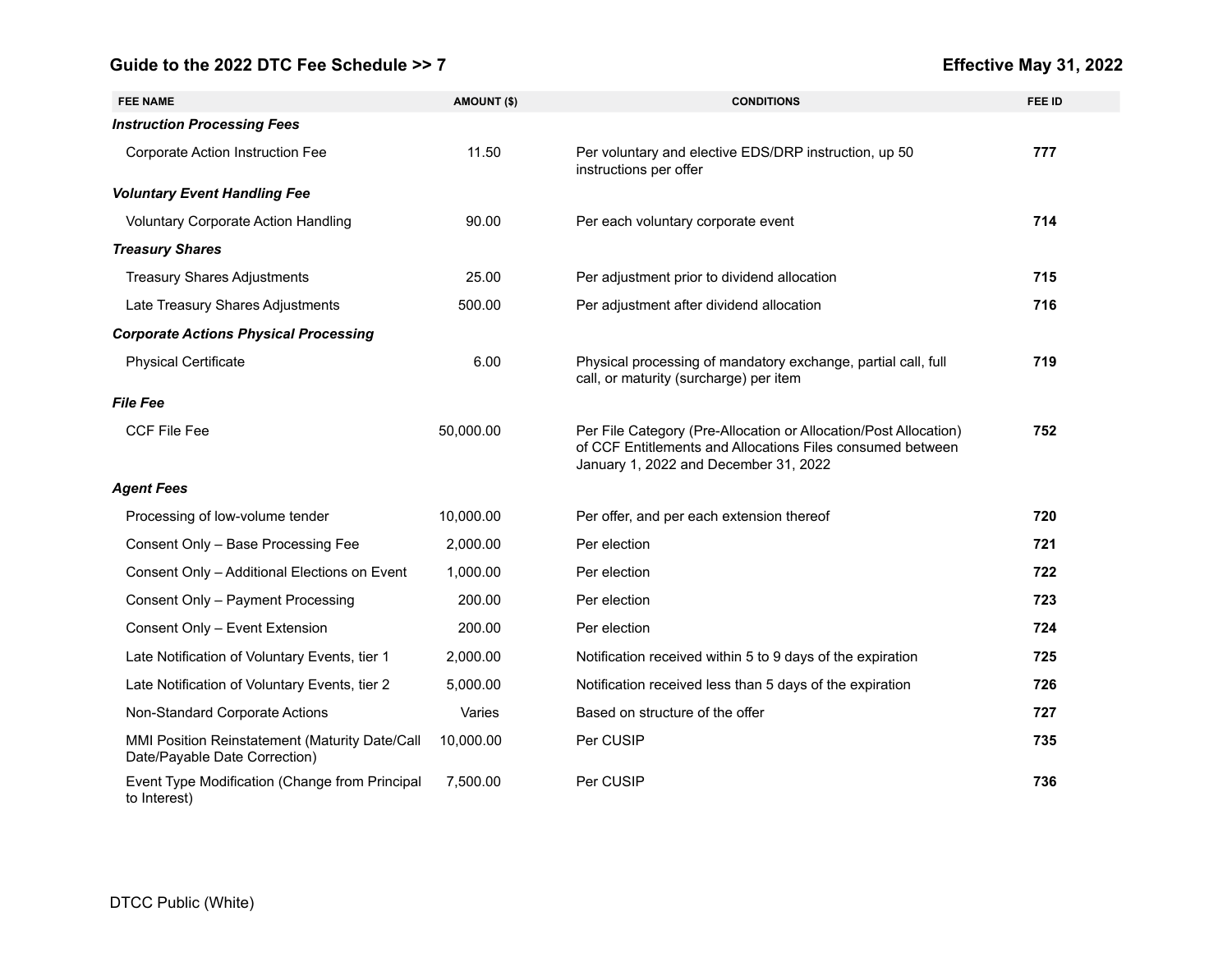# <span id="page-11-0"></span>**Guide to the 2022 DTC Fee Schedule >> 8 Effective May 31, 2022**

| <b>FEE NAME</b>                                                          | AMOUNT (\$) | <b>CONDITIONS</b>                                                                                    | FEE ID                                         |  |
|--------------------------------------------------------------------------|-------------|------------------------------------------------------------------------------------------------------|------------------------------------------------|--|
| Rate Change (Post-Payable) And Manual<br>Allocations                     | 2,000.00    | Per CUSIP                                                                                            | 737                                            |  |
| CA Eligibility Fee                                                       | 1,000.00    | Per new CUSIP for any security that is made eligible at DTC in<br>connection with a Corporate Action | 760                                            |  |
| <b>Custody Services</b>                                                  |             |                                                                                                      |                                                |  |
| <b>All Services</b>                                                      |             |                                                                                                      |                                                |  |
| Minimum charge                                                           | 500.00      | Per month, if billable transaction volumes are less than \$500.00                                    | 511                                            |  |
| <b>COD: certificate on demand</b><br><b>Custody (Core Services)</b>      |             |                                                                                                      |                                                |  |
| <b>COD: certificate on demand</b><br>Withdrawal and pickup               | 00          | Per withdrawal and pickup                                                                            | 693                                            |  |
| Withdrawal and pickup<br><b>COD: certificate on demand</b><br>$-2:00$ pm | 00          | Per withdrawal and pickup                                                                            | 694                                            |  |
| Withdrawal and pickup $(COD)$ 2:00 pm - 4:30                             | 75.00       | Per withdrawal and pickup                                                                            | <b>Anch Deposits (Core Services) on page 9</b> |  |
| pm                                                                       |             | See Branch Deposits (Core Services) on page 9                                                        |                                                |  |
| Withdrawal and subsequent deposit                                        | 15.00       | <i>z</i> posit<br>fee                                                                                | 217                                            |  |
| Withdrawal and shipment prior to 8:30 am                                 | 50.00       | Per withdrawal and shipment                                                                          | 696                                            |  |
| Withdrawal and shipment between 8:30 am -<br>2:00 pm                     | 55.00       | Per withdrawal and shipment                                                                          | 697                                            |  |
| Withdrawal and shipment between 2:00 pm -<br>4:30 pm                     | 80.00       | Per withdrawal and shipmer<br><b>See Custody (Core Services) above</b>                               | 698                                            |  |
| Partial withdrawal (surcharge)                                           | 35.00       | Per partial withdrawal, plus custody COD fee                                                         | 227                                            |  |
| Custody transfer                                                         | 80.00       | Per transfer                                                                                         | 106                                            |  |
| Rush transfer                                                            | 100.00      | Per transfer                                                                                         | 202                                            |  |
| Custody issue involving coupon clipping and<br>collection                | 9.00        | Per coupon                                                                                           | 251                                            |  |
| Custody reorg deposit                                                    | 60.00       | Per deposit, with existing envelope; includes custody deposit<br>fee                                 | 198                                            |  |
| Custody deposit                                                          | 12.00       | Per deposit                                                                                          | 336                                            |  |
| Trailing document                                                        | 15.00       | Per item                                                                                             | 286                                            |  |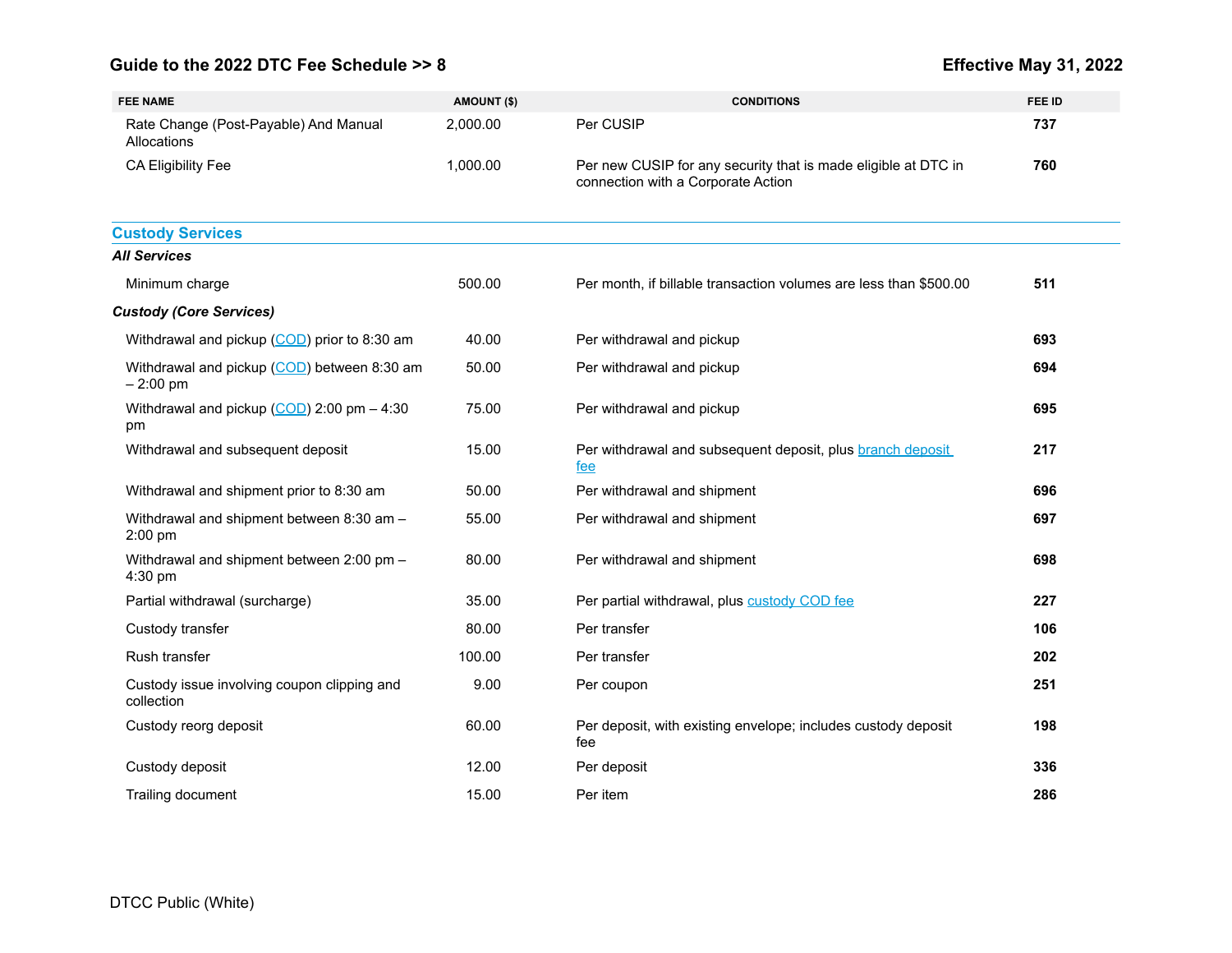# <span id="page-12-0"></span>**Guide to the 2022 DTC Fee Schedule >> 9 Effective May 31, 2022**

| <b>FEE NAME</b>                                            | AMOUNT (\$) | <b>CONDITIONS</b>                                                                                               | FEE ID |
|------------------------------------------------------------|-------------|-----------------------------------------------------------------------------------------------------------------|--------|
| <b>Custody Certificate Position</b>                        |             | Per certificate, per participant account, per month, as follows:                                                | 398    |
|                                                            | 0.61        | First 50,000 Certificates                                                                                       |        |
|                                                            | 0.20        | Next 50,001 to 100,000 Certificates                                                                             |        |
|                                                            | 0.10        | Above 100,001 Certificates                                                                                      |        |
| <b>Custody (Non-Core Services)</b>                         |             |                                                                                                                 |        |
| Special mail or customized letter                          | 6.50        | Per item                                                                                                        | 283    |
| Box-to-box activity                                        | 9.00        | Per move                                                                                                        | 116    |
| Custody inventory swing deposit or withdrawal              | 8.00        | Per deposit or withdrawal                                                                                       | 700    |
| <b>Custody (Exception Processing)</b>                      |             |                                                                                                                 |        |
| Rejects                                                    |             |                                                                                                                 |        |
| Transfer, Reorg or Front end reorg rejects                 | 125.00      | Per reject                                                                                                      | 120    |
| Custody deposit                                            | 75.00       | Per reject                                                                                                      | 311    |
| Reorg research                                             | 80.00       | Per item                                                                                                        | 156    |
|                                                            |             |                                                                                                                 |        |
| <b>Deposit Services</b>                                    |             |                                                                                                                 |        |
| <b>Branch Deposits (Core Services)</b>                     |             |                                                                                                                 |        |
| Regular or bearer deposit received from a<br>branch        | 18.00       | Per deposit                                                                                                     | 199    |
| Legal deposit received from a branch                       | 75.00       | Per deposit                                                                                                     | 317    |
| <b>Branch Deposits (Non-Core Services)</b>                 |             |                                                                                                                 |        |
| Return of legal deposits submitted through<br>PELD or PEND | 30.00       | Per item                                                                                                        | 235    |
| <b>Branch Deposit</b>                                      |             | SIC: Securities Information Center; a centralized database by the Securities and                                |        |
| Addition of bra                                            |             | <b>Exchange Commission to report lost, stolen, missing and counterfeit securities</b><br>inch deposit fee (199) | 162    |
| Processing of <b>SIC</b> deposit                           | 15.00       | Per deposit                                                                                                     | 261    |
| Processing of response to error conditions                 | 1.00        | Per error condition                                                                                             | 228    |
| Processing of deposit rejected same day                    | 25.00       | Per reject                                                                                                      | 245    |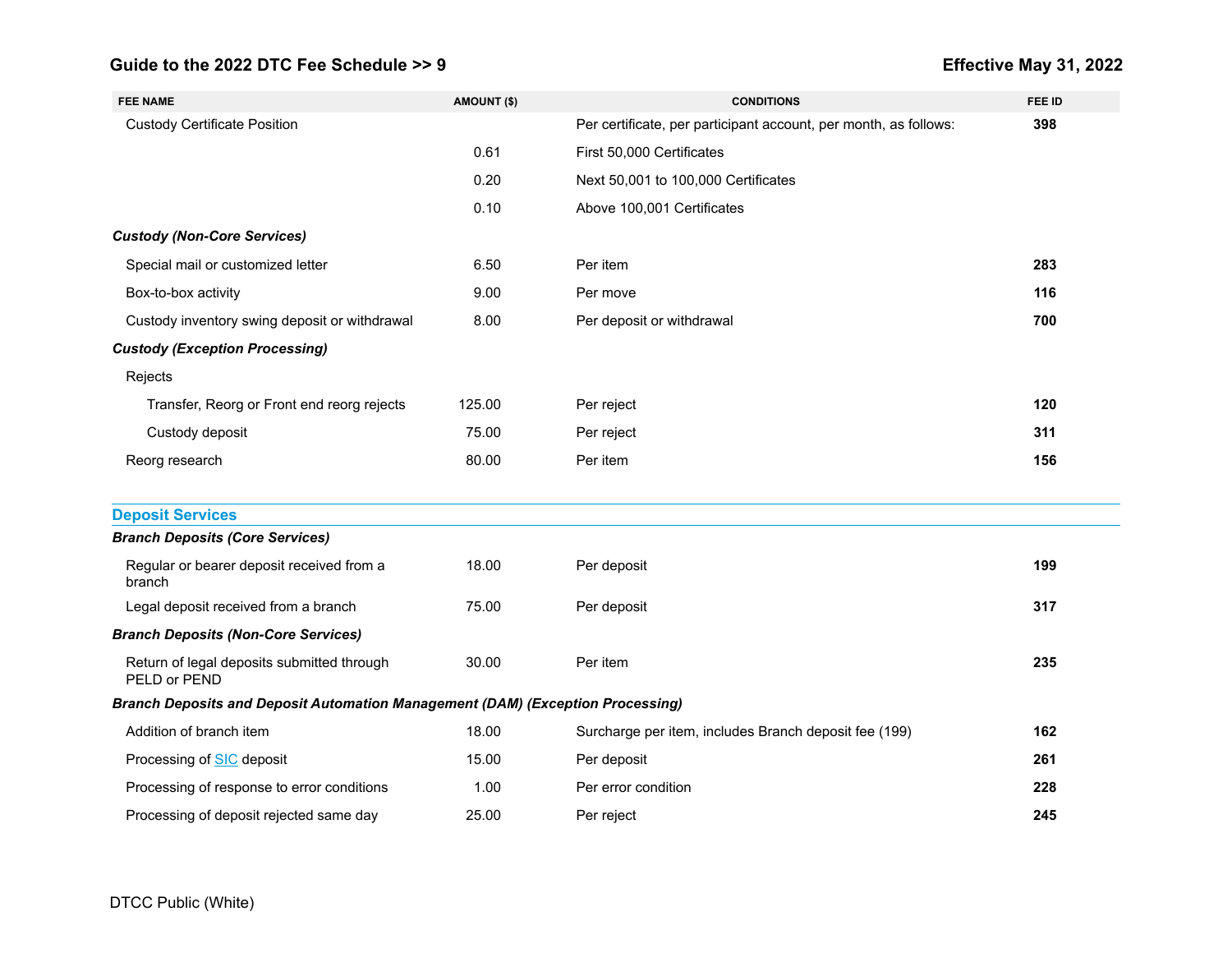# <span id="page-13-0"></span>**Guide to the 2022 DTC Fee Schedule >> 10 Effective May 31, 2022**

| <b>FEE NAME</b>                                                          | AMOUNT (\$) | <b>CONDITIONS</b>                                                                                                                                                 | FEE ID                       |
|--------------------------------------------------------------------------|-------------|-------------------------------------------------------------------------------------------------------------------------------------------------------------------|------------------------------|
| Processing of trailing documents or items<br>submitted through PEND      | 15.00       | Per item                                                                                                                                                          | 285                          |
| Rejected BDS TA deposit, Rejected DAM or<br>Rejected Reorg deposits      | 125.00      | Per deposit; applies to deposit corrected or returned to a<br>participant because of the participant's error                                                      | 120                          |
| <b>Deposit Automation Management (DAM)</b>                               |             |                                                                                                                                                                   |                              |
| Registered certificate deposit or Previous<br>reverse split              | 12.00       | Per deposit                                                                                                                                                       | 133                          |
| Record date or cutoff date deposit (surcharge)                           | 30.00       | Per deposit; applies to deposits made on record date or cutoff<br>date for the distribution of any entitlement                                                    | 327                          |
| <b>FAST: Fast Automated Se</b> DWAC: Deposit and Withdrawal at Custodian |             | sit; applies to deposits of securities<br>metro<br><b>DWAC: Deposit and Withdrawal at Custodian</b>                                                               | <b>d Securities Transfer</b> |
| <b>FAST</b> transfer agent deposit (DWAC)                                | 3.00        | Per deposit; app.<br>agent using the <b>DWAC</b> service                                                                                                          | 404                          |
| Nontransferable issue                                                    | 75.00       | Per deposit                                                                                                                                                       | 376                          |
| TA DWAC FEE Deposit (Pass Thru)                                          | Varies      | Transfer agent DWAC fee                                                                                                                                           | 157                          |
| Transfer agent charges                                                   | Varies      | Chargeback of fees charged by transfer agent, plus a \$1.00<br>transaction fee; applies to cancellation and issuance of<br>certificates of certain listed issues. | 513                          |
| Researching fee                                                          | 100.00      | Per hour or CUSIP, depending on the nature of the research                                                                                                        | 509                          |
| <b>Legal Deposits</b>                                                    |             |                                                                                                                                                                   |                              |
| Full-service deposit                                                     | 130.00      | Per deposit; includes examination by DTC                                                                                                                          | 313                          |
| Basic deposit                                                            | 50.00       | Per deposit; excludes examination by DTC                                                                                                                          | 386                          |
| <b>Municipal Bearer Bond Service</b>                                     |             |                                                                                                                                                                   |                              |
| Deposit                                                                  | 30.00       | Per deposit, up to 150 certificates                                                                                                                               | 135                          |
| <b>Reorganization Deposits</b>                                           |             |                                                                                                                                                                   |                              |
| Mandatory, Redemption or Call Deposits<br>(regular or legal)             | 60.00       | Per deposit                                                                                                                                                       | 219                          |
| <b>Restricted Deposits</b>                                               |             |                                                                                                                                                                   |                              |
| Restricted deposit                                                       |             |                                                                                                                                                                   |                              |
| Before 2:00 p.m.                                                         | 60.00       | Per deposit                                                                                                                                                       | 230                          |
| After 2:00 p.m. eastern time                                             | 80.00       | Per deposit, plus pass-through fees imposed by the transfer<br>agent                                                                                              | 641                          |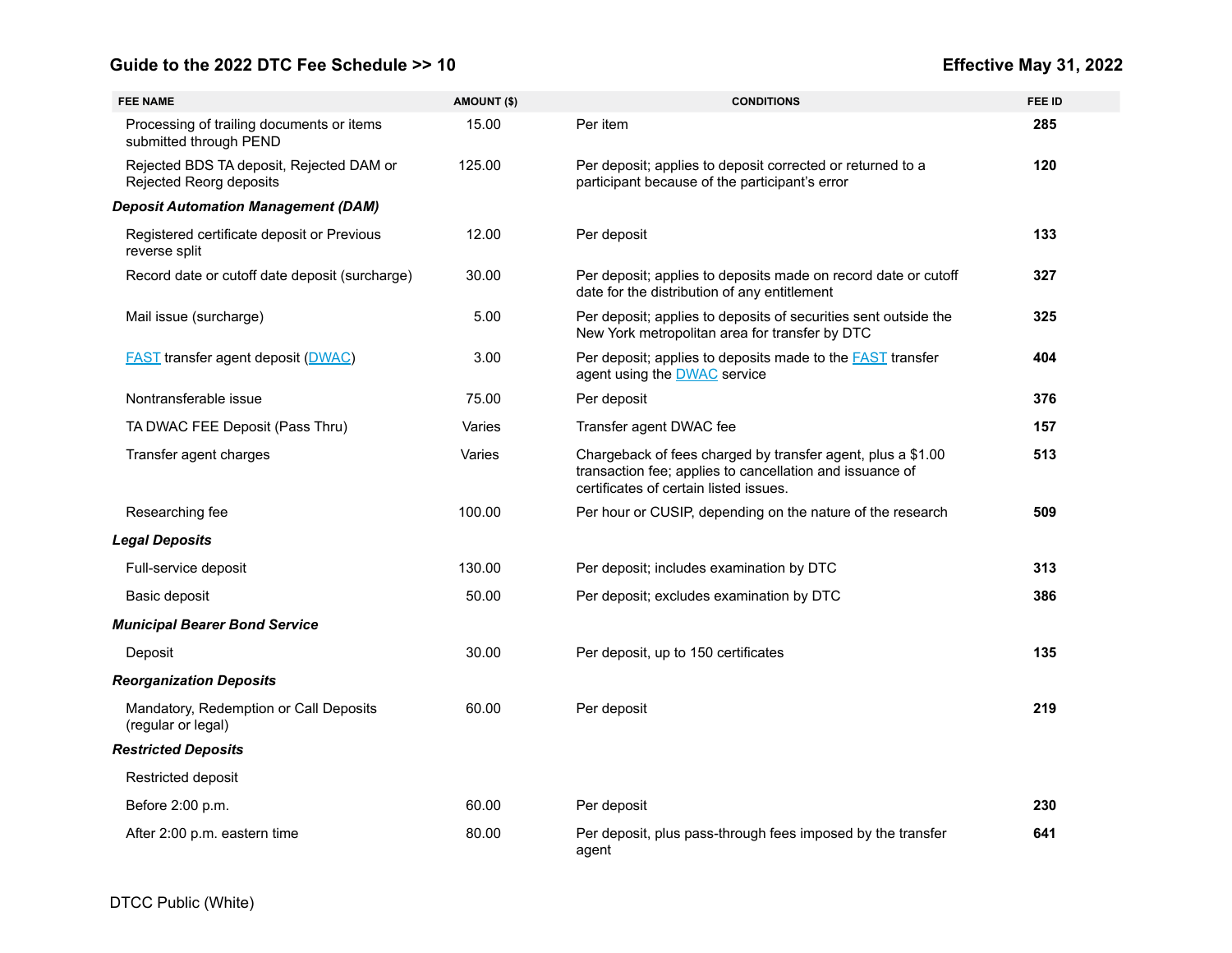# <span id="page-14-0"></span>**Guide to the 2022 DTC Fee Schedule >> 11 Effective May 31, 2022**

| <b>FEE NAME</b>     | AMOUNT (\$) | <b>CONDITIONS</b>                                              | FEE ID |
|---------------------|-------------|----------------------------------------------------------------|--------|
| RDS mail forwarding | 40.00       | Per item; applies to completed transfers returned by the agent | 129    |
|                     |             | and mailed by DTC to the participant's customer                |        |

| N <sub>0</sub><br><b>FOSS: Funds-Only Settlement Service</b><br><b>ESS:</b><br>$S_6$                                        |         | <b>e Settlement Service, Intercity Envelope Settlement Service, Funds-Only Settlement</b>                            |     |
|-----------------------------------------------------------------------------------------------------------------------------|---------|----------------------------------------------------------------------------------------------------------------------|-----|
| ESS or FOSS delivery receive or reclaim                                                                                     | 25.00   | Per delivery, per receive or per item for reclaim                                                                    | 408 |
| <b>OTW: over-the-window</b><br>ive                                                                                          | 20.00   | Per delivery or receive                                                                                              | 362 |
| OTW delivery, receive or reclaim (including<br>government securities)                                                       | 40.00   | Per delivery, per receive or per item for reclaim                                                                    | 367 |
| <b>Other Services</b>                                                                                                       |         |                                                                                                                      |     |
| Return to customer                                                                                                          |         |                                                                                                                      |     |
| Return of security                                                                                                          | 0.30    | Per security                                                                                                         | 238 |
| Transportation                                                                                                              | 12.00   | Per trip                                                                                                             | 236 |
| Researching Fee                                                                                                             | 100.00  | Per hour or CUSIP, depending on the nature of the research                                                           | 509 |
| <b>Reorganization Services</b>                                                                                              |         |                                                                                                                      |     |
| Reorganization                                                                                                              |         |                                                                                                                      |     |
| Shipping charge for early CD redemption                                                                                     | At cost |                                                                                                                      | 525 |
| Proxy record date meeting                                                                                                   | 1.00    | Per participant record date position; applies to holders<br>identified on the record date capture for proxy meetings | 533 |
| Processing of dissent letter or shareholder<br>demand                                                                       | 400.00  | Per dissent letter or shareholder demand processed                                                                   | 534 |
| Research                                                                                                                    | 55.00   | Per inquiry                                                                                                          | 650 |
| <b>DO: deliv DRS: Direct Registration System</b><br>Di<br><b>DRS: Direct Registration System</b><br>DO through DRS (receive |         | Per transaction                                                                                                      | 667 |
| Initiation or cancellation of <b>DRS</b> Profile<br>transaction                                                             | 0.31    | Per transaction submitted or transaction canceled before a<br>Limited Participant Account action                     | 281 |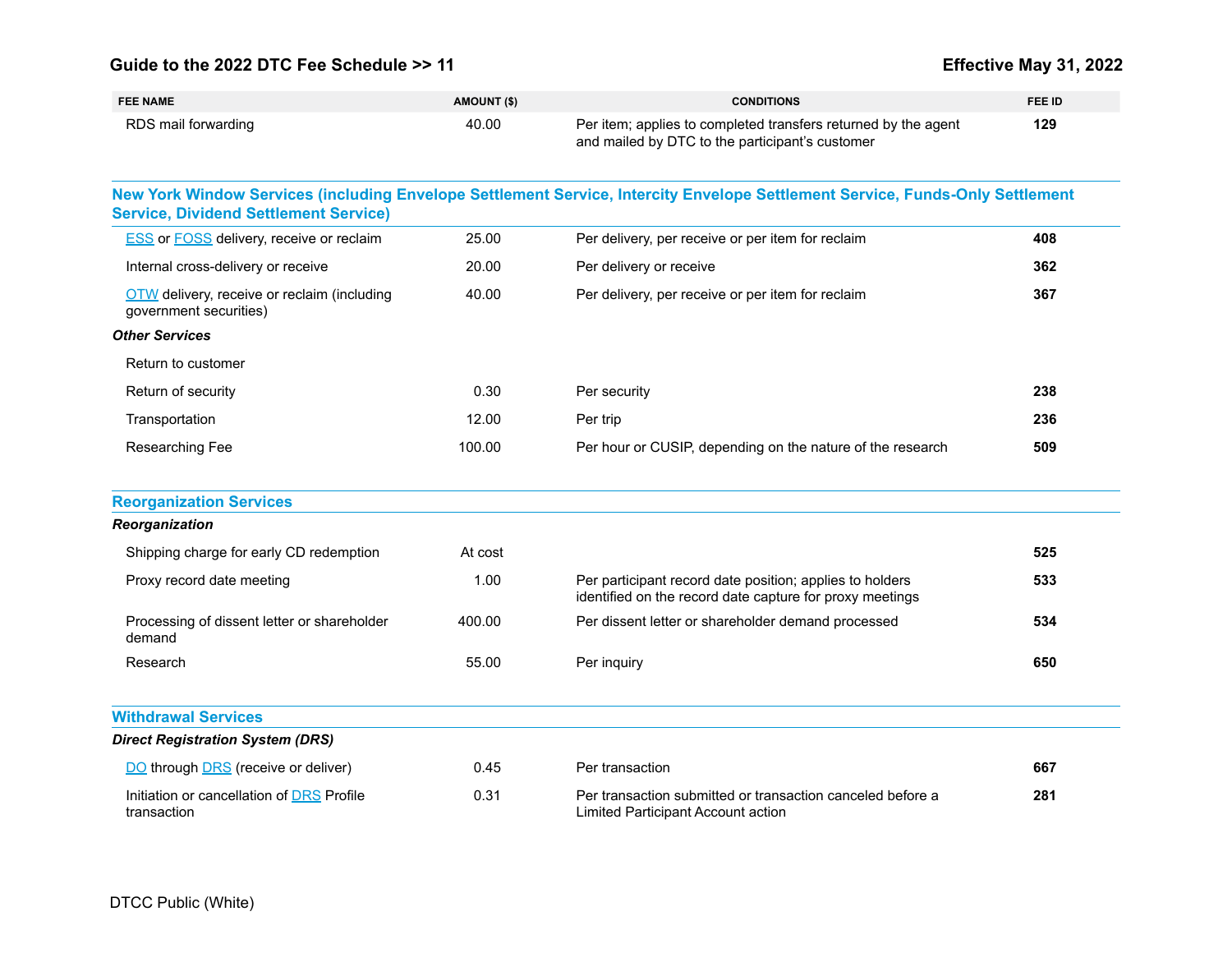# <span id="page-15-0"></span>**Guide to the 2022 DTC Fee Schedule >> 12 Effective May 31, 2022**

| <b>FEE NAME</b>                                                | AMOUNT (\$)                                      | <b>CONDITIONS</b>                                                                                                                                           | FEE ID |
|----------------------------------------------------------------|--------------------------------------------------|-------------------------------------------------------------------------------------------------------------------------------------------------------------|--------|
| <b>LPA: limited-purpose account</b>                            | 0.10<br>iv Limited                               | Per transaction                                                                                                                                             | 539    |
| LPA pass-through                                               | 0.75                                             | Per DRS Profile DO received                                                                                                                                 | 669    |
| LPA pass-through disbursement (rebate)                         | Varies                                           | Based on activity associated with fee 669. Amounts rebated as<br>follows:<br>2,000 or more deals: \$2,080<br>Between 200 and 2,000 deals: \$800             | 670    |
| DRS Profile centralized reject billing                         |                                                  |                                                                                                                                                             |        |
| Reject                                                         | At cost                                          | Per reject; pass-through agent fee                                                                                                                          | 644    |
| Reject collection                                              | Varies                                           | Per reject; amount charged is 5 percent of transfer agent fee                                                                                               | 645    |
| <b>Interface Department</b>                                    |                                                  |                                                                                                                                                             |        |
| Shipping                                                       | 90.00                                            | Per month                                                                                                                                                   | 335    |
| Mailing                                                        | At cost                                          | Postage incurred to forward work to participant. Participants<br>can choose to provide for their own courier service.                                       | 535    |
| <b>COD: certificate on demand</b><br>Uı                        | on-Demand, or Withdrawal by Transfer             |                                                                                                                                                             |        |
| <b>COD</b>                                                     | 300.00                                           | Per withdrawal/COD                                                                                                                                          | 233    |
| Physical (<br><b>COD: certificate on demand</b><br>(interface) | 500.00<br>uest                                   | <b>ditional</b><br>Per request or assign<br><b>COD: certificate on demand</b>                                                                               | 284    |
| Rejected COD                                                   | 125.00                                           | Per reject; applies to CODs corrected or returned to a<br>participant because of participant error                                                          | 120    |
| Vault exit fee                                                 | 40.00                                            | Per withdrawal                                                                                                                                              | 684    |
| Direct mail by transfer agent (DMA)                            |                                                  |                                                                                                                                                             |        |
| Direct Registration Statement                                  | 5 00                                             | Per assignment; excludes transfer agent charges                                                                                                             | 342    |
| Rush WT                                                        | <b>DWAC: Denosit and Withdrawal at Custodian</b> | Per assignment, plus additional transfer fees charged by agent                                                                                              | 243    |
| Withdraw<br><b>WT: withdrawal-by-transfer</b><br>custodian     |                                                  | Per withdrawal                                                                                                                                              | 403    |
| Rejected WT                                                    | 125.00                                           | Per reject; applies to WTs corrected or returned to a participant<br>because of participant error                                                           | 120    |
| TA DWAC FEE Withdrawal (Pass Thru)                             | Varies                                           | Transfer agent DWAC fee                                                                                                                                     | 158    |
| <b>Transfer Agent Charges</b>                                  | Varies                                           | Chargeback of fees charged by the transfer agent, plus<br>\$1.00 transaction fee; Applies to cancellation and issuance of<br>certificates of certain issues | 513    |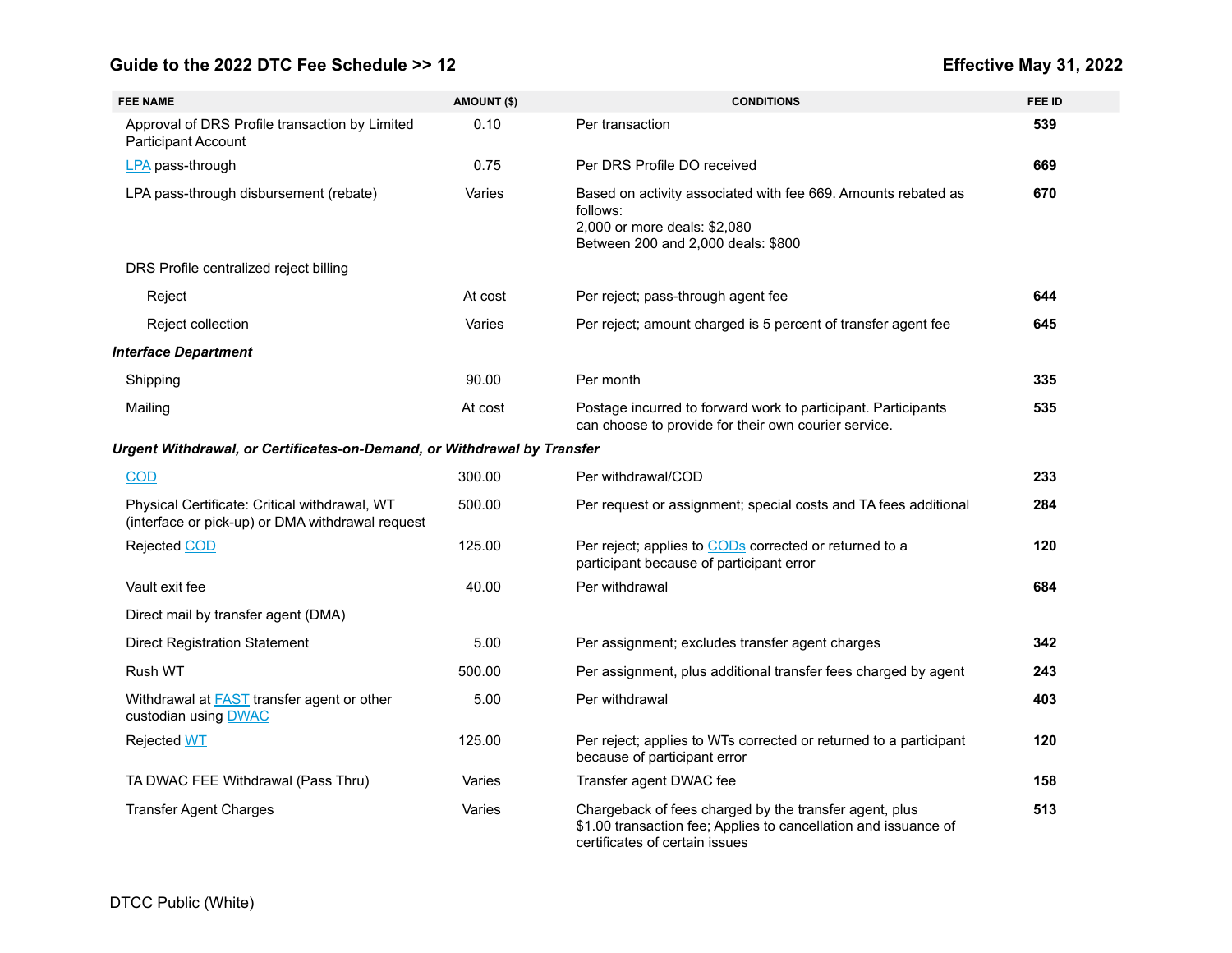# <span id="page-16-0"></span>Failure-to-Settle Charges

| <b>FEE NAME</b>            | AMOUNT (\$) | <b>CONDITIONS</b>                                                                  | FEE ID |
|----------------------------|-------------|------------------------------------------------------------------------------------|--------|
| Participant net debit (\$) |             |                                                                                    | 537    |
| First 5 million            | 2.0         | Applies to the participant that failed to settle                                   |        |
| 6 to 25 million            | 1.5         | Applies to the participant that failed to settle                                   |        |
| 25 to 75 million           | 1.0         | Applies to the participant that failed to settle                                   |        |
| More than 75 million       | 0.5         | Applies to the participant that failed to settle                                   |        |
| Flat fee chart             | Varies      | Increases with each occurrence, based on dollar amount of<br>participant net debit |        |

Fee interest is charged to the participant that failed to settle, in addition to the interest charged for the cost of borrowing to complete settlement. The number of occasions will be determined over a moving three-month period. A participant that exceeds four failure-to-settle occasions in a 3-month period will be subject to further fees and/or other actions at DTC's discretion after consultation between the participant and DTC.

If DTC determines that it had greatly affected a participant's ability to settle (because of a DTC system delay, for example), DTC will waive failure-to-settle fees for that occurrence.

Example: Interest is calculated overnight on a 360 day/year basis. Charges equal fee interest plus a flat fee, based on the amount of net debit in U.S. dollars. For a net debit of \$100 million, fee interest is calculated as follows:

| $[(\$5,000,000 \times 0.02) + (\$20,000,000 \times 0.015) + (\$50,000,000 \times 0.01) + (\$25,000,000 \times 0.005]$                        | $= 2.847$ |
|----------------------------------------------------------------------------------------------------------------------------------------------|-----------|
| 360                                                                                                                                          |           |
| $\blacktriangledown$ See Flat Fee Chart below $\nabla$<br>million, total fees equal \$2,847 (fee interest) $+$ \$1,000 (flat fee) = \$3,847. |           |
| <b>Flat Fee Chart</b>                                                                                                                        |           |

### $F1a$

| <b>Participant Net Debit</b> | <b>FIRST OCCASION</b> | <b>SECOND OCCASION</b> | <b>THIRD OCCASION</b> | <b>FOURTH OCCASION</b> |
|------------------------------|-----------------------|------------------------|-----------------------|------------------------|
| $$0 - 100,000$               | \$100                 | \$200                  | \$500                 | \$1,000                |
| $$100,001 - 900,000$         | \$300                 | \$600                  | \$1.500               | \$3,000                |
| $$900.001 - 1,700.000$       | \$600                 | \$1.200                | \$3,000               | \$6,000                |
| $$1,700,001 - 2,500,000$     | \$900                 | \$1,800                | \$4.500               | \$9,000                |
| $$2,500,001 - Up$            | \$1,000               | \$2,000                | \$5,000               | \$10,000               |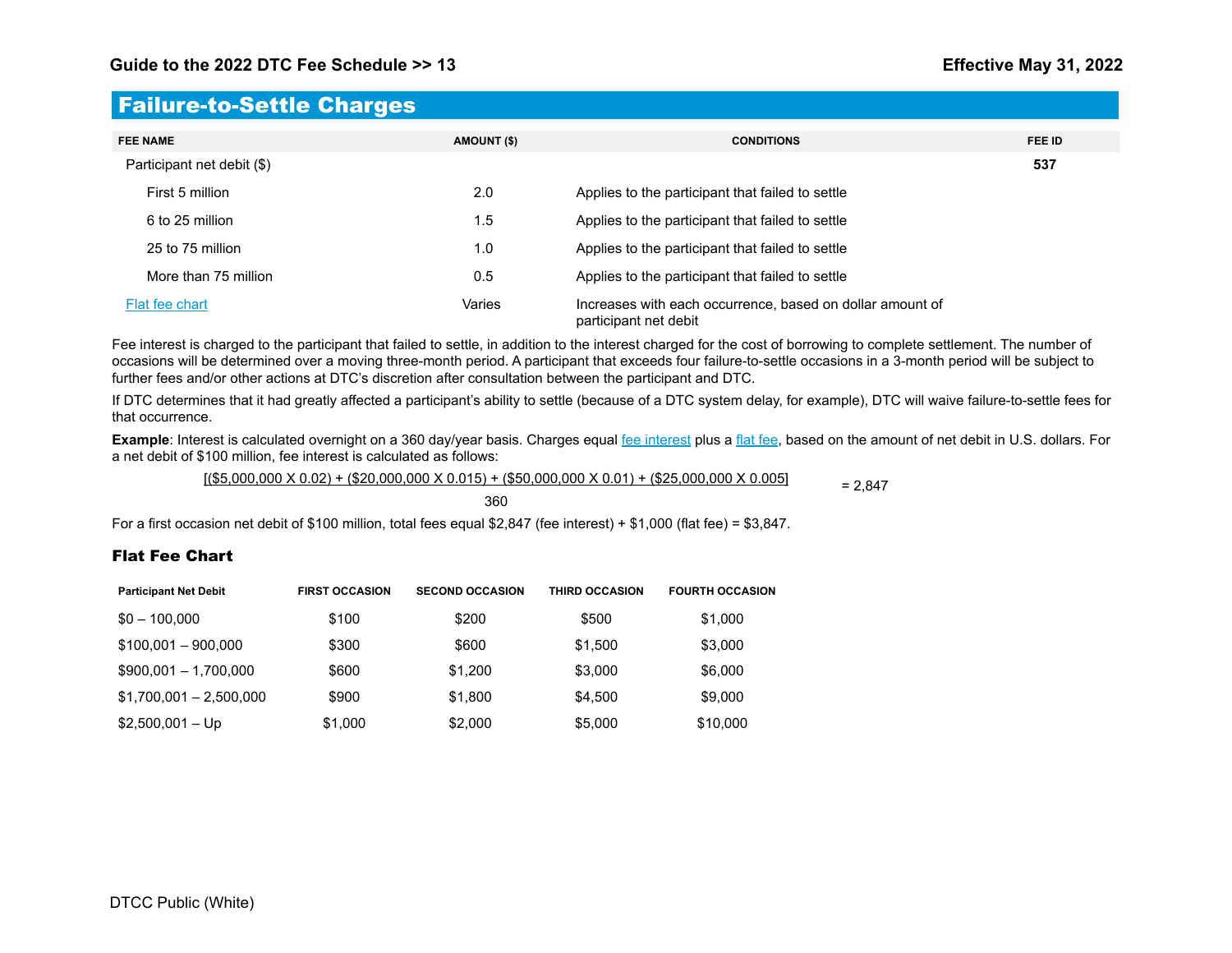# <span id="page-17-0"></span>**Guide to the 2022 DTC Fee Schedule >> 14 Effective May 31, 2022**

# Global Tax Services

| <b>FEE NAME</b>                                            | AMOUNT (\$) | <b>CONDITIONS</b>                                                                                                                                                                                                                                                                                                                                       | FEE ID |
|------------------------------------------------------------|-------------|---------------------------------------------------------------------------------------------------------------------------------------------------------------------------------------------------------------------------------------------------------------------------------------------------------------------------------------------------------|--------|
| <b>DTC TaxRelief</b>                                       |             |                                                                                                                                                                                                                                                                                                                                                         |        |
| DTC TaxReliefsm                                            |             |                                                                                                                                                                                                                                                                                                                                                         |        |
| Foreign withholding tax relief                             | Varies      | 0.625% of tax relief secured with a minimum fee of \$32.00 and<br>a maximum fee of \$1000.00 per final election made during the<br>pre-payable election window<br>On Canadian Tax Relief - 0.700% of tax relief secured with a<br>minimum fee of \$38.00 and maximum fee of \$1000.00 per final<br>election made during the pre-payable election period | 432    |
| Post-payable foreign withholding tax relief                | Varies      | 0.625% of tax relief secured with a minimum fee of \$32.00<br>and a maximum fee of \$1000.00 per final election, plus a \$25<br>surcharge<br>On Canadian Tax Relief - 0.700% of tax relief secured with a<br>minimum fee of \$38.00 and maximum fee of \$1000.00 per final<br>election, plus a \$25 surcharge                                           | 366    |
| Manual adjustment related to tax service                   |             |                                                                                                                                                                                                                                                                                                                                                         |        |
| Pre-payable foreign withholding tax relief<br>adjustment   | 300.00      | Per transaction                                                                                                                                                                                                                                                                                                                                         | 655    |
| Post- payable foreign withholding tax relief<br>adjustment | 1,000.00    | Per adjustment                                                                                                                                                                                                                                                                                                                                          | 431    |
| <b>Direct Payment Service</b>                              | 30.00       | Per instruction                                                                                                                                                                                                                                                                                                                                         | 346    |
| Foreign currency payment                                   | 30.00       | Per election                                                                                                                                                                                                                                                                                                                                            | 589    |

| <b>PO TUA THEIR DIGHTS OUT TIOU</b>                           |          |                |     |
|---------------------------------------------------------------|----------|----------------|-----|
| US Tax Withholding Service Annual minimum<br>fee <sup>1</sup> | 7.500.00 | Minimum amount | 541 |
| US Tax Withholding Service Monthly fee                        | 250.00   | Per account    | 299 |
| US Tax Withholding Service Post-payable<br>adjustment         | 100.00   | Per adjustment | 300 |

<sup>1</sup> This fee does not apply to accounts of U.S. branches of foreign banks.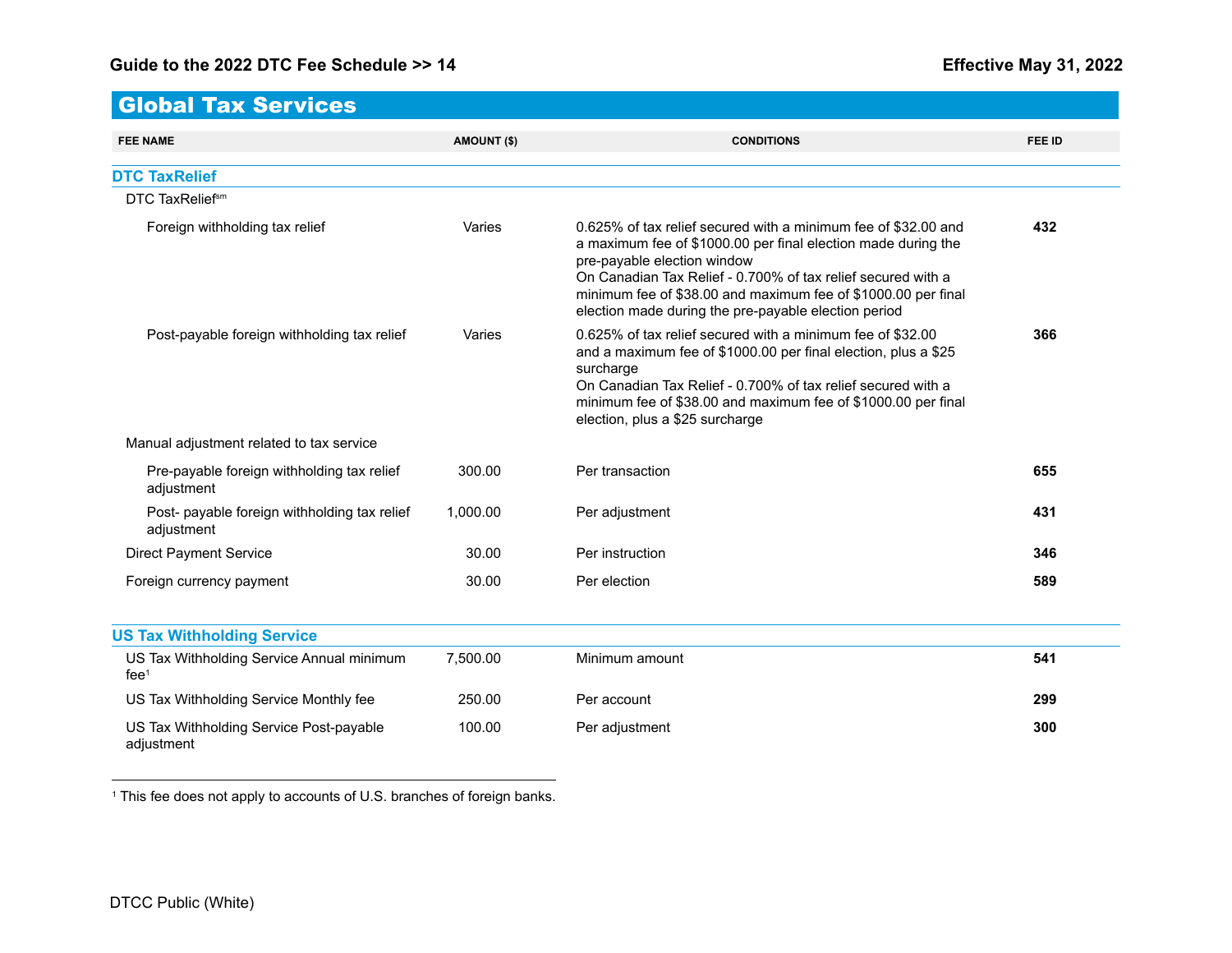# <span id="page-18-0"></span>**Guide to the 2022 DTC Fee Schedule >> 15 Effective May 31, 2022**

| <b>FEE NAME</b>                                                                                 | AMOUNT (\$) | <b>CONDITIONS</b>                                                                            | FEE ID |
|-------------------------------------------------------------------------------------------------|-------------|----------------------------------------------------------------------------------------------|--------|
| US Tax Withholding Service Withholding<br>Instructions                                          | 2.50        | Per EDS election                                                                             | 298    |
| Preparation of Form 1042-S "Foreign Person's<br>U.S. Source Income Subject to Withholding"      | 200.00      | Per form                                                                                     | 542    |
| Preparation of Form 2439 "Notice to<br>Shareholder of Undistributed Long Term Capital<br>Gains" | 100.00      | Per form                                                                                     | 598    |
| Section 302, tax withholding elections                                                          | Varies      | 0.5% tax relief secured with a minimum fee of \$2 and a<br>maximum fee of \$500 per election | 658    |
| <b>Tax Event Announcements</b>                                                                  |             |                                                                                              |        |
| <b>Tax Event Announcement</b>                                                                   | 12.00       | Per announcement                                                                             | 450    |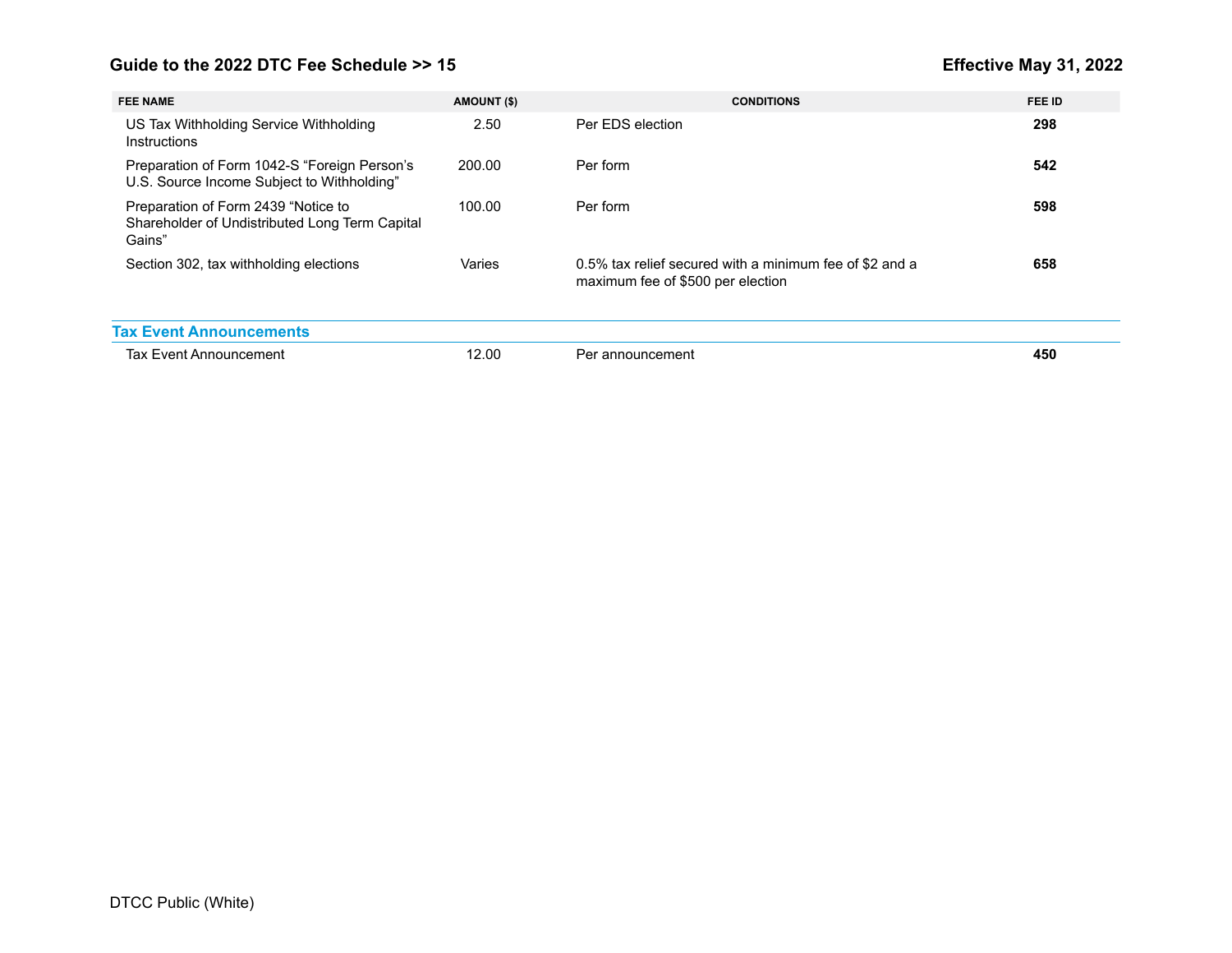### <span id="page-19-0"></span>Membership and Pledgee Application Fees **FEE NAME AMOUNT (\$) CONDITIONS FEE ID General** Non-U.S. Entity Legal Opinion Fee Varies Varies (a) For the initial applicant ("Initial Applicant") organized in a given non-U.S. jurisdiction ("Jurisdiction of Organization") to apply for DTC membership on or after July 2, 2018, if the applicant does not otherwise terminate its application in accordance with (c) below: The lesser of (i) a maximum estimated charge ("Maximum Estimated Charge") and (ii) the actual costs charged to DTC, by outside counsel to DTC providing a legal opinion in form and substance satisfactory to DTC regarding the laws of the Jurisdiction of Organization. (b) For each subsequent applicant organized in the applicable Jurisdiction of Organization ("Subsequent Non-U.S. Applicant"), if the Subsequent Non-U.S. Applicant does not otherwise terminate its application in accordance with (c) below: an amount equal to the fee charged to the Initial Applicant from the Jurisdiction of Organization, as determined in accordance with (a) above. (c) The Non-U.S. Legal Opinion Fee is non-refundable regardless of the outcome of the application process (i.e., approval, disapproval or expiration); however, an applicant will not be charged a Non-U.S. Entity Legal Opinion Fee if it terminates its application in writing within five business days of being notified in writing by DTC of the amount of the Maximum Estimated Charge (for an Initial Applicant), or fee amount (for a Subsequent Non-U.S. Applicant), as applicable. (d) If the applicant does not terminate its application in accordance with (c) above, then the applicant will be billed the applicable fee amount as determined by DTC in accordance with the above, with full payment due within 10 business days of receipt of an invoice from DTC, including payment instructions.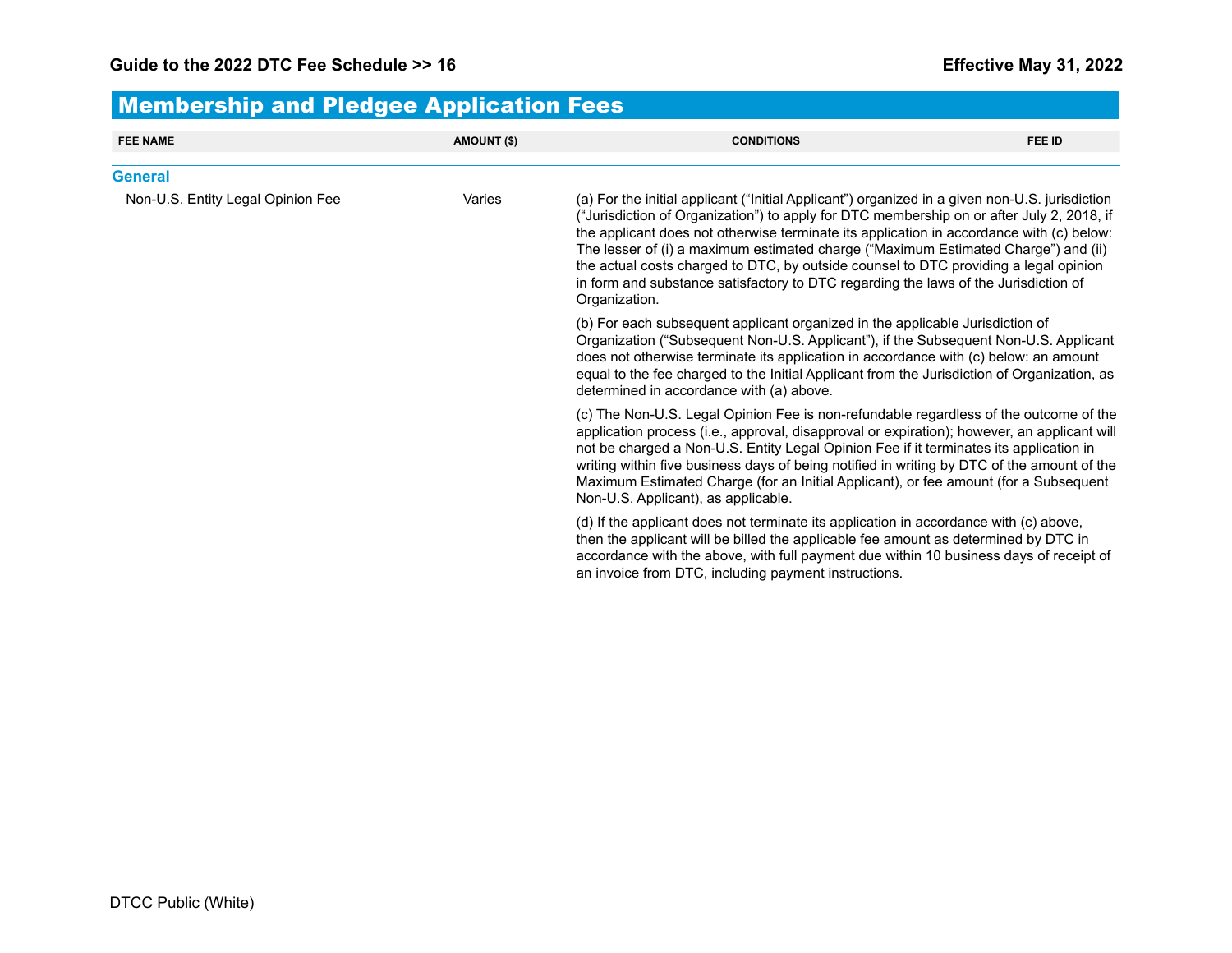# <span id="page-20-0"></span>Participant Output Services

| <b>FEE NAME</b>                                                                                                                        | AMOUNT (\$)                             | <b>CONDITIONS</b>              | FEE ID |
|----------------------------------------------------------------------------------------------------------------------------------------|-----------------------------------------|--------------------------------|--------|
| <b>Network Services</b><br>Pa'<br><b>PBS: Participant Browser Service</b><br><b>LOFF: Letter of Free Funds</b><br>$\sim$<br><b>PBS</b> | <b>PTS: Participant Terminal System</b> |                                |        |
| <b>IVOR: Investor's Voluntary Redemption</b><br>Transmit                                                                               |                                         | Per form delivered or received | 151    |
| Transmit <b>IVOR</b> message                                                                                                           | 0.18                                    | Per message                    | 322    |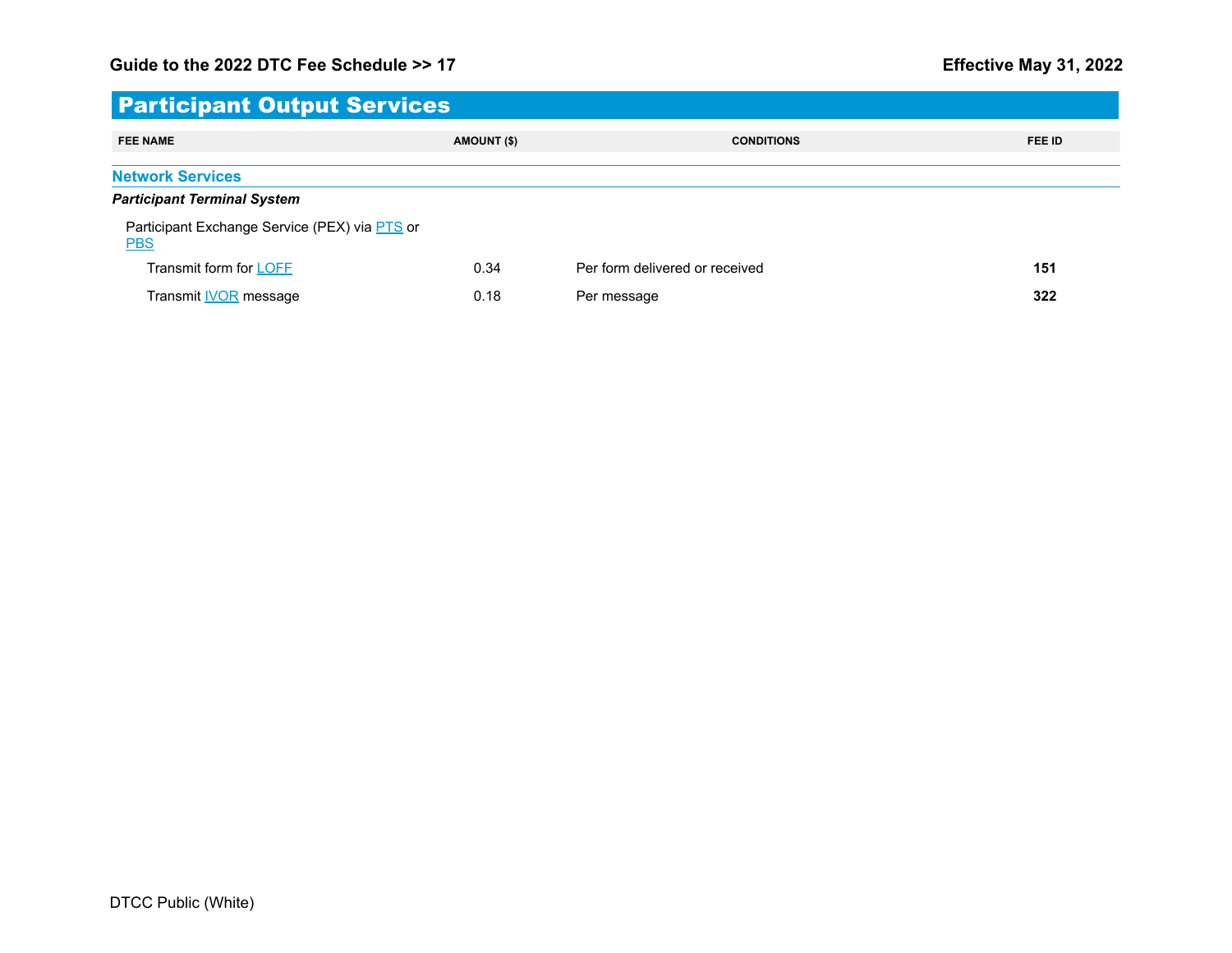# <span id="page-21-0"></span>Settlement Services

| <b>FEE NAME</b>                                                                         | <b>MMI: money market instrument</b> | <b>CONDITIONS</b>                                                                                                          | FEE ID                          |
|-----------------------------------------------------------------------------------------|-------------------------------------|----------------------------------------------------------------------------------------------------------------------------|---------------------------------|
| <b>Book-Entry Delivery, Excluding MMIs</b>                                              |                                     |                                                                                                                            | <b>DO: deliver order</b>        |
| Night deliver order (including reclaims)                                                | 0.17                                | Per item; charged to deliverer; applies to each                                                                            | <b>DO:</b> deliver order<br>148 |
| Day deliver order (including reclaims; excluding<br>stock loans)                        | 0.40                                | Per item; charged to deliverer; applies to each DO submitted                                                               | 147                             |
| Repos, stock loans and returns                                                          | 0.18                                | Per item; charged to deliverer and receiver                                                                                | 652                             |
| <b>Matched Institutional Transactions</b>                                               | 0.04                                | Per receive or delivery                                                                                                    | 396                             |
| ID Net receive or delivery                                                              | 0.02                                | Per receive or delivery                                                                                                    | 665                             |
| Receive, regardless of time (including reclaims;<br>excluding stock loans and returns)  | 0.11                                | Per item; charged to receiver                                                                                              | 182                             |
| Submission of DO between participant accounts<br>within a collateral group              | 0.30                                | Per item, charged to deliverer                                                                                             | 237                             |
| Fed DO                                                                                  | 1.50                                | Per item delivered or received                                                                                             | 586                             |
| Delivery to/from CNS (including ACATS)                                                  | 0.07                                | Per delivery or receive                                                                                                    | 390                             |
| Security holder tracking delivery or receive                                            | 5.00                                | Per item                                                                                                                   | 677                             |
| Security holder tracking reclaim                                                        | 5.00                                | Per receive or delivery                                                                                                    | 678                             |
| Deliver or receive of item submitted through<br>DTC-Deutsche Börse facility (surcharge) | 3.65                                | Per item delivered or received                                                                                             | 401                             |
| <b>Deliver order exception processing</b>                                               |                                     |                                                                                                                            |                                 |
| Hold, cancel or release of pending DO that is<br>recycling for insufficient position    | 0.24                                | Per item                                                                                                                   | 292                             |
| Customized recycle                                                                      | 0.04                                | Per transaction that is processed out of order from the DTC<br>default recycle order                                       | 592                             |
| Override of Delivery Instruction to CNS                                                 | 0.45                                | Per item; charged to deliverer                                                                                             | 605                             |
| DTC Settlement Status Messages                                                          | 90,000.00                           | Per year; charged to a Matching Utility that subscribes to<br>receive Status Information relating to Affirmed Transactions | 473                             |
| <b>Canadian Dollar Settlement</b>                                                       |                                     |                                                                                                                            |                                 |
| Canadian dollar settlement                                                              | 2.00                                | Per settlement instruction                                                                                                 | 637                             |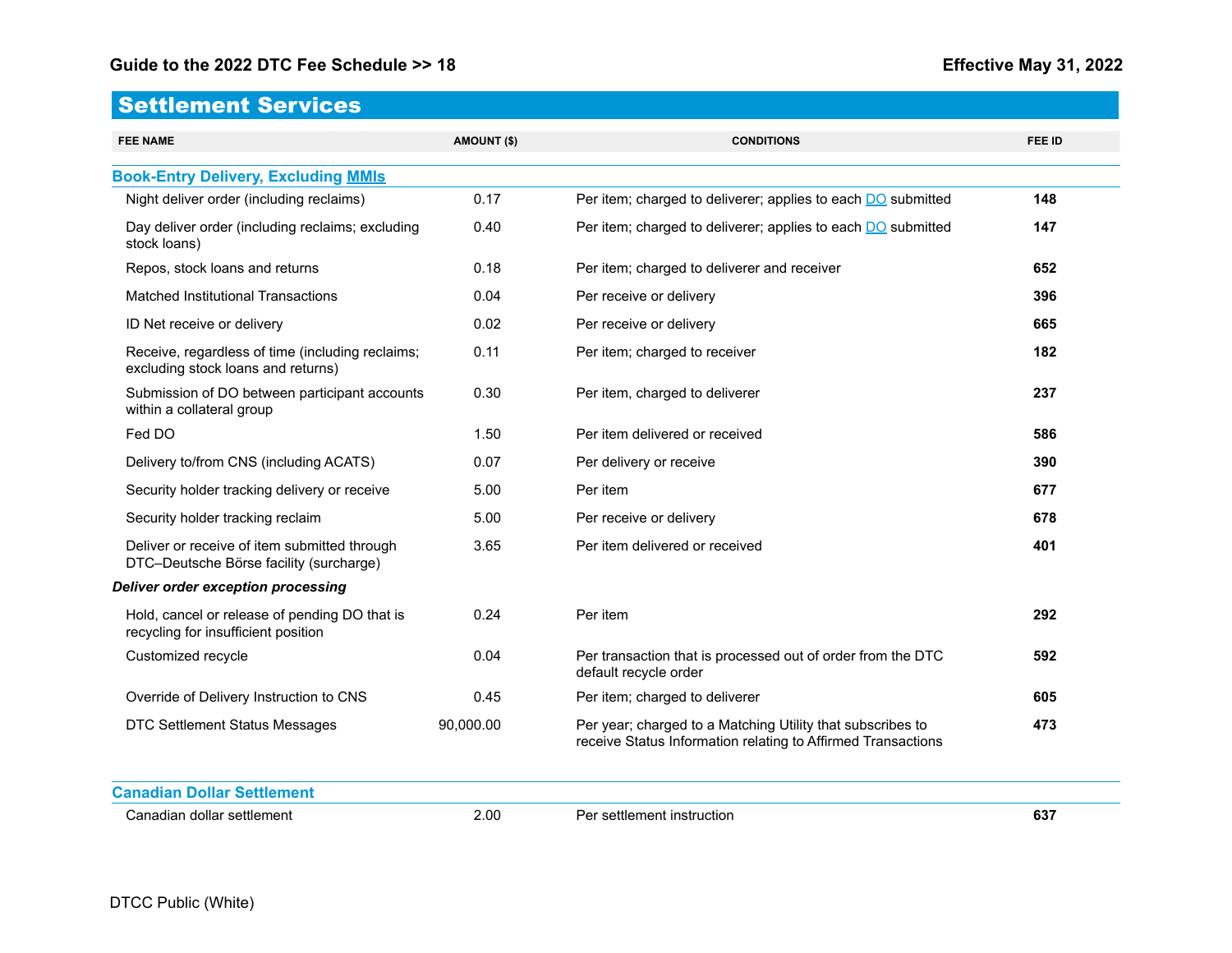# <span id="page-22-0"></span>**Guide to the 2022 DTC Fee Schedule >> 19 Effective May 31, 2022**

| <b>FEE NAME</b>                                                                                                              | AMOUNT (\$) | <b>CONDITIONS</b>                                                                         | FEE ID |
|------------------------------------------------------------------------------------------------------------------------------|-------------|-------------------------------------------------------------------------------------------|--------|
| <b>Collateral Loans</b>                                                                                                      |             |                                                                                           |        |
| Free security pledged, released, or substituted                                                                              | 0.10        | Per line item; payable by both the pledgee and pledgor for each<br>transaction            | 399    |
| Valued pledge or release<br><b>PIM: Pre-Issuance Messaging: Communication</b><br>message between an issuing/paying agent and | 0.65        | Per line item; payable by both the pledgee and pledgor for each<br>transaction            | 102    |
| M<br>a dealer that details the terms and conditions of                                                                       | <b>Dnly</b> |                                                                                           |        |
| an MMI before it is issued to the market                                                                                     | 1.00        | Per item delivered or received                                                            | 392    |
| <b>PIM</b>                                                                                                                   | 0.25        | Per message, charged to deliverer                                                         | 177    |
| <b>Payment Order Service</b>                                                                                                 |             |                                                                                           |        |
| Premium payment order (PPO) or securities<br>payment order (SPO) delivery or receipt                                         | 0.10        | Per item delivered or received                                                            | 186    |
| SFT Price Differential delivery or receipt                                                                                   | 0.005       | Per item delivered or received                                                            | 185    |
| <b>Settlement Progress Payment (SPP)</b>                                                                                     |             |                                                                                           |        |
| Payment or withdrawal of payment                                                                                             | 0.70        | Progress payment or withdrawal of SPP/P&I                                                 | 254    |
| <b>Sub-accounting</b>                                                                                                        |             |                                                                                           |        |
| Partial segregation movement                                                                                                 | 0.10        | Per movement; applies to segregation of a portion of a<br>participant's security position | 272    |
| Memo segregation                                                                                                             | 0.02        | Per request                                                                               | 394    |
| Investment identification                                                                                                    | 0.10        | Per movement to or from the Investment Identification account                             | 272    |
| <b>Settlement Reporting</b>                                                                                                  |             |                                                                                           |        |
| DTC EOD Liquidity Report                                                                                                     | 200.00      | Per month                                                                                 | 741    |
| Intraday/EOD NSCC/DTC Liquidity Report                                                                                       | 400.00      | Per month                                                                                 | 742    |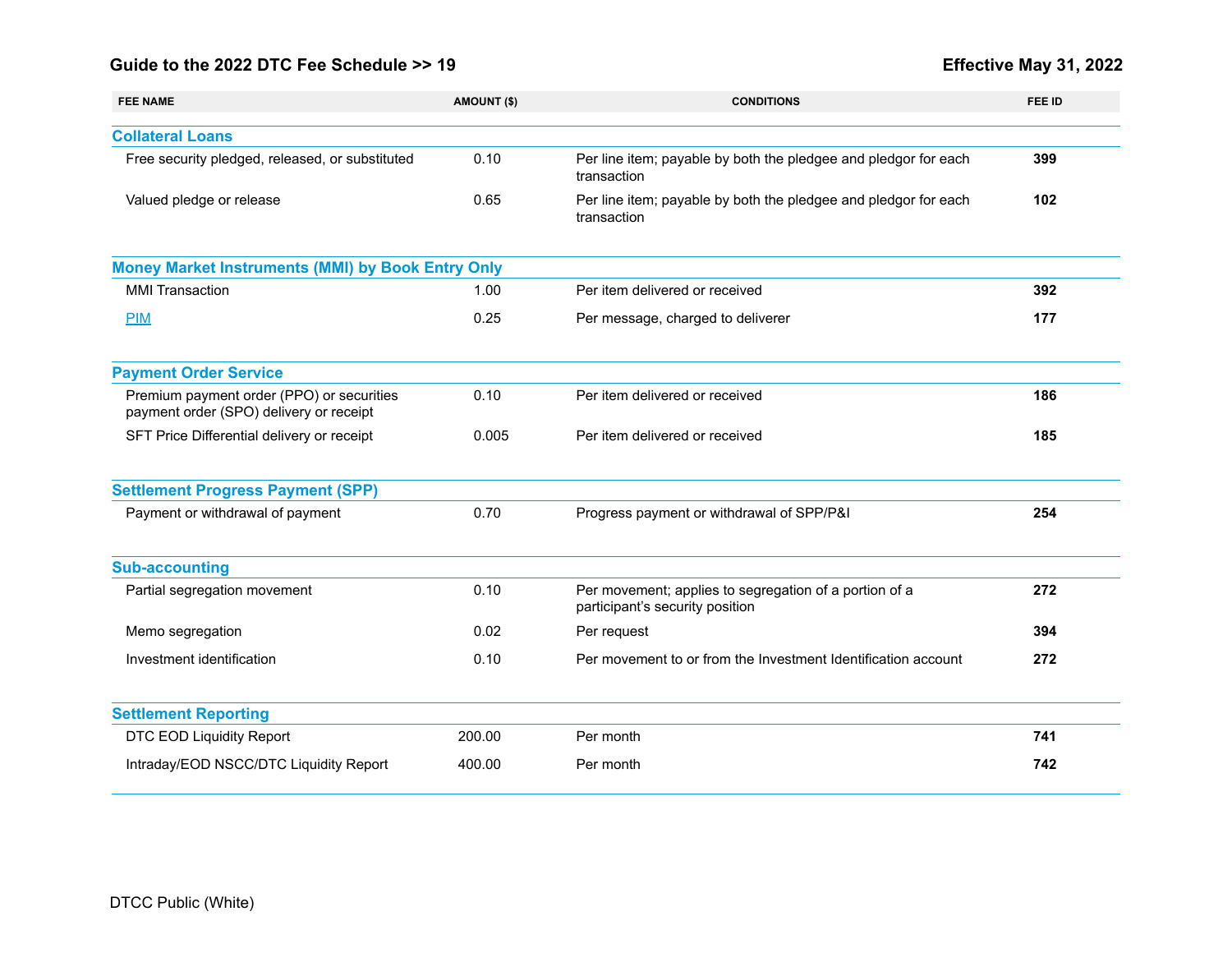# <span id="page-23-0"></span>**Guide to the 2022 DTC Fee Schedule >> 20 Effective May 31, 2022**

| <b>FEE NAME</b>                   | AMOUNT (\$) | <b>CONDITIONS</b>                                                                                                                                                                                                                                                    | FEE ID |
|-----------------------------------|-------------|----------------------------------------------------------------------------------------------------------------------------------------------------------------------------------------------------------------------------------------------------------------------|--------|
| <b>Other</b>                      |             |                                                                                                                                                                                                                                                                      |        |
| Participants Fund Maintenance Fee | Varies      | Per month; Calculated, in arrears, as the product of (A) 0.25%<br>and (B) the average of each Participant's Actual Participants<br>Fund Deposit, as of the end of each day, for the month,<br>multiplied by the number of days for that month and divided by<br>360. | 248    |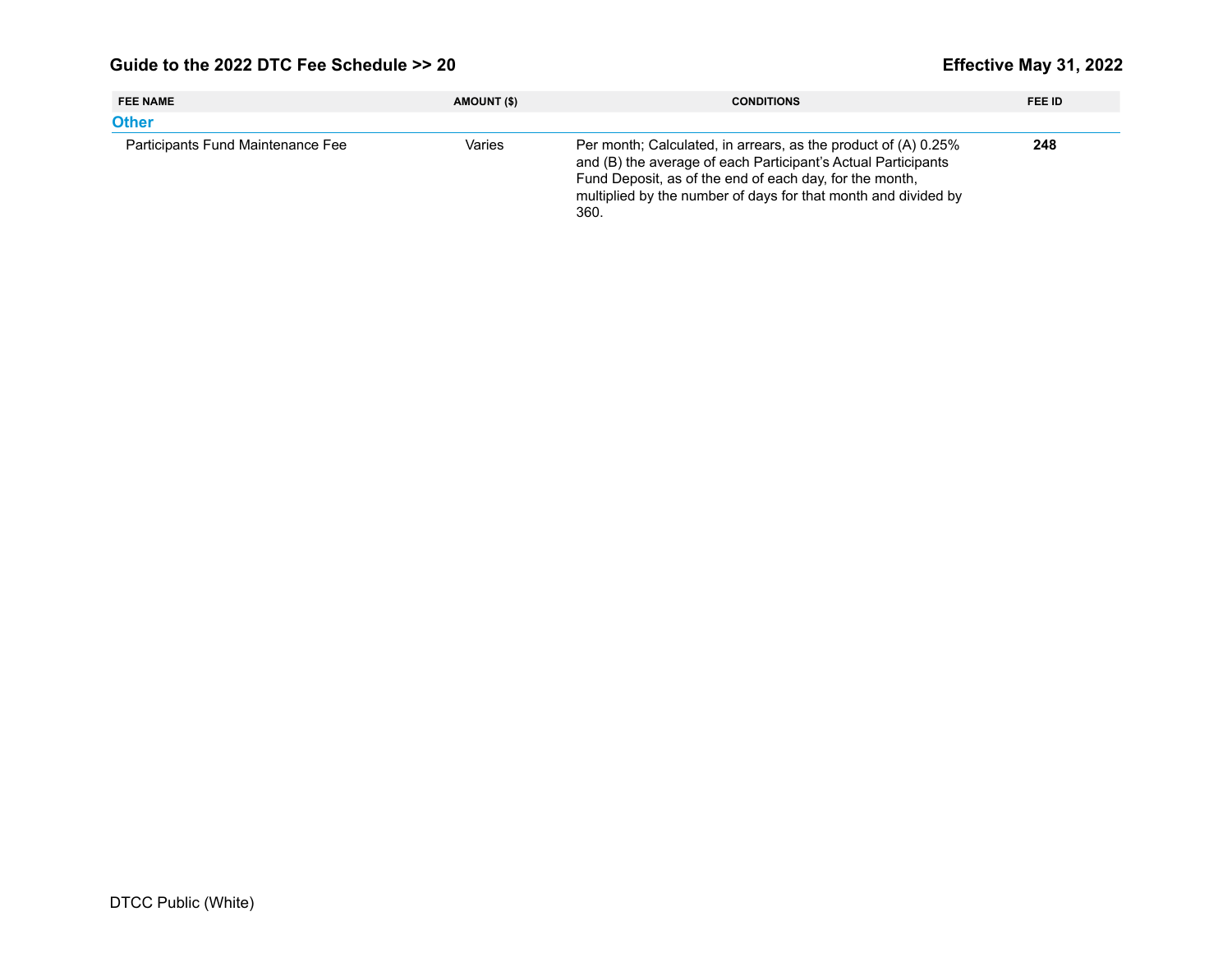# <span id="page-24-0"></span>SMART/Track Services

| <b>FEE NAME</b>                                       | AMOUNT (\$) | <b>CONDITIONS</b>                                     | FEE ID |
|-------------------------------------------------------|-------------|-------------------------------------------------------|--------|
| Stock loan recall message                             | 30.00       | Per month                                             | 577    |
| Corporate actions liabilities                         | 75.00       | Per month                                             | 596    |
| Corporate actions liabilities transaction             | 0.75        | Per transaction for each receive and deliver          | 597    |
| Buy-in messages (excluding non-CNS<br>retransmittals) | 1.00        | Per transaction for each receive and deliver          | 638    |
| Non-CNS buy-ins retransmittal messages                | 1.00        | Per daily unique message for each receive and deliver | 703    |
| Agent lender disclosure                               | 300.00      | Per month per participant number                      | 639    |
| FINRA/ 3rd Party Position Report                      | 1000.00     | Per participant position report                       | 691    |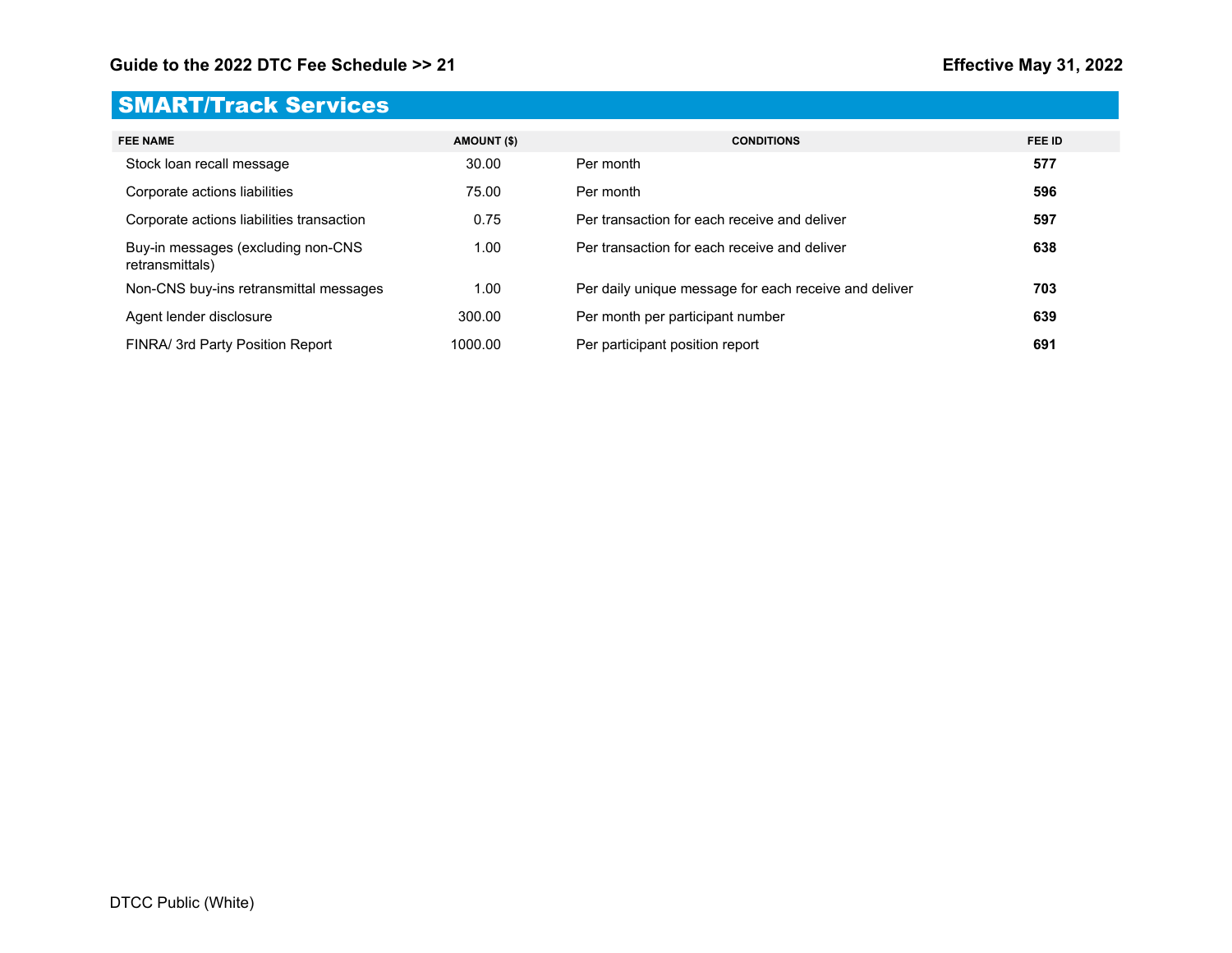# <span id="page-25-0"></span>Underwriting Services

| <b>FEE NAME</b>                                                | AMOUNT (\$) | <b>CONDITIONS</b>                                                                                                                                                                                                                                                                                                                                          | FEE ID                    |
|----------------------------------------------------------------|-------------|------------------------------------------------------------------------------------------------------------------------------------------------------------------------------------------------------------------------------------------------------------------------------------------------------------------------------------------------------------|---------------------------|
| <b>Eligibility Fees</b>                                        |             | <b>CUSIP: Committee on Uniform Securities</b>                                                                                                                                                                                                                                                                                                              |                           |
| Charged to participants who submit eligibility<br>information. |             | <b>CUSIP: Committee on Uniform Securities</b><br><b>Identification Procedures; CUSIP number refers to</b>                                                                                                                                                                                                                                                  | fers to<br>ecurity        |
| <b>Equity Eligibility Fee</b>                                  | 750.00      | a nine-character unique identifier for each security<br>Per new issue                                                                                                                                                                                                                                                                                      | 661                       |
| Equity Eligibility-Additional CUSIP Fee                        | 250.00      | Per additional CUSIP;<br>Applies to the following security types:<br>Common stock, including convertible<br>Preferred stock, including convertible, tender and<br>auction rate<br>Common and preferred real estate investment trust<br>stock<br>Sponsored and unsponsored American depositary<br>receipts<br><b>ETFs</b><br>$\bullet$<br>Rights & Warrants | 728                       |
| Debt Eligibility Fee                                           | 350.00      | Depositary Shar<br>Closed-end fund CUSIP: Committee on Uniform Securities<br>Limite CUSIP: Committee on Uniform Securities<br>Equity<br><b>Identification Procedures; CUSIP number refers to</b><br>a nine-character unique identifier for each security<br>Per new issue                                                                                  | fers to<br>ecurity<br>662 |
| Debt Eligibility-Additional CUSIP Fee                          | 250.00      | Per additional CUSIP;<br>Applies to the following security types:<br>Corporate bonds, including convertible and variable<br>rate demand obligations<br>Government securities<br>$\bullet$<br><b>Equity and Debt Derivatives</b><br>Debt units<br><b>CUSIP: Committee on Uniform Securities</b>                                                             | 729                       |
|                                                                |             | Collateralized m<br>ldenti<br>Asset backed se<br><b>CUSIP: Committee on Uniform Securities</b><br>a nine<br><b>Identification Procedures; CUSIP number refers to</b><br>a nine-character unique identifier for each security                                                                                                                               |                           |
| Municipal Eligibility Fee - Single CUSIP                       | 350.00      | Per new issue with one CUSIP                                                                                                                                                                                                                                                                                                                               |                           |
| Municipal Eligibility Fee - Multi CUSIP                        | 800.00      | Per new issue with two or more CUSIPs<br>Appl<br><b>CUSIP: Committee on Uniform Securities</b><br><b>Identification Procedures; CUSIP number refers to</b><br>a nine-character unique identifier for each security                                                                                                                                         | 730                       |
| Certificate of Deposit (CD)                                    | 175.00      | Per CUSIP                                                                                                                                                                                                                                                                                                                                                  | 663                       |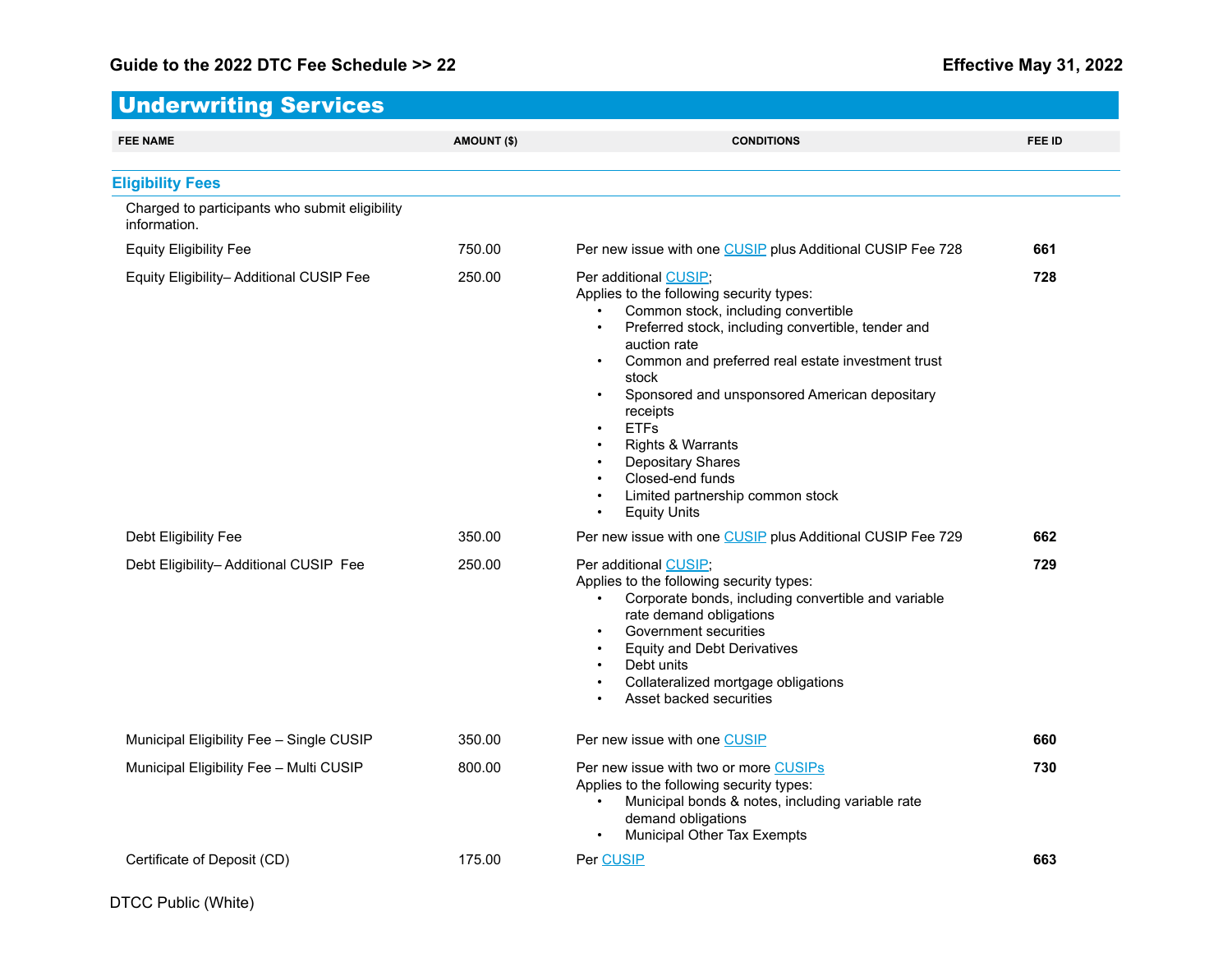|  |  |  | Guide to the 2022 DTC Fee Schedule >> 23 |  |
|--|--|--|------------------------------------------|--|
|--|--|--|------------------------------------------|--|

| <b>FEE NAME</b>                                               | AMOUNT (\$) | <b>CUSIP: Committee on Uniform Securities</b>                                                                                                                                                            | FEE ID |  |
|---------------------------------------------------------------|-------------|----------------------------------------------------------------------------------------------------------------------------------------------------------------------------------------------------------|--------|--|
| Municipal and corporate insured custodial<br>receipt          | 200.00      | <b>Identification Procedures: CUSIP number refers to</b><br>Per<br>a nine-character unique identifier for each security                                                                                  | 339    |  |
| Unit Investment Trust (UIT)                                   | 35.00       | Per CUSIP                                                                                                                                                                                                | 293    |  |
| Small Business Administration (SBA) loan pool                 | 200.00      | Per issue                                                                                                                                                                                                | 247    |  |
| Reissuance of failed remarketing (Bank bonds)                 | 100.00      | Per issue                                                                                                                                                                                                | 673    |  |
| Secondary market issue eligibility research<br>(older issues) | 2,000.00    | <b>CUSIP: Committee on Uniform Securities</b><br>Per issue<br><b>Identification Procedures; CUSIP number refers to</b><br>that is cu<br>a nine-character unique identifier for each security<br>on succe | 683    |  |
| Non - FAST fee                                                | 50.00       | Per new CUSIP up to a maximum of \$500 per new issue; Fee<br>is assessed per new issue that is not FAST. This charge is in<br>addition to the applicable eligibility fee                                 | 731    |  |
| <b>Eligibility Surcharges</b>                                 |             |                                                                                                                                                                                                          |        |  |
| <b>Certificated Issues</b>                                    | 2,000.00    | Per ISSUE requesting eligibility in certificated form                                                                                                                                                    | 104    |  |
| Non-receipt of final documents                                | 500.00      | Applies when documents are not received by 10 business days<br>after the closing date                                                                                                                    | 582    |  |
| atter of nossession                                           | 1.000.00    | Par issue: charged to the lead manager for distribution of a new                                                                                                                                         | 400.   |  |

<span id="page-26-0"></span>

| Guide to the 2022 DTC Fee Schedule >> 23                      |             |                                     | <b>CUSIP: Committee on Uniform Securities</b><br><b>Identification Procedures: CUSIP number refers to</b>                                                                | <b>Ective May 31, 2022</b> |
|---------------------------------------------------------------|-------------|-------------------------------------|--------------------------------------------------------------------------------------------------------------------------------------------------------------------------|----------------------------|
| <b>FEE NAME</b>                                               | AMOUNT (\$) |                                     | <b>CUSIP: Committee on Uniform Securities</b>                                                                                                                            | FEE ID                     |
| Municipal and corporate insured custodial<br>receipt          | 200.00      | Per                                 | <b>Identification Procedures: CUSIP number refers to</b><br>a nine-character unique identifier for each security                                                         | 339                        |
| Unit Investment Trust (UIT)                                   | 35.00       | <b>Per CUSIP</b>                    |                                                                                                                                                                          | 293                        |
| Small Business Administration (SBA) loan pool                 | 200.00      | Per issue                           |                                                                                                                                                                          | 247                        |
| Reissuance of failed remarketing (Bank bonds)                 | 100.00      | Per issue                           |                                                                                                                                                                          | 673                        |
| Secondary market issue eligibility research<br>(older issues) | 2.000.00    | Per issue<br>that is cu<br>on succe | <b>CUSIP: Committee on Uniform Securities</b><br><b>Identification Procedures; CUSIP number refers to</b><br>a nine-character unique identifier for each security        | 683                        |
| Non - FAST fee                                                | 50.00       |                                     | Per new CUSIP up to a maximum of \$500 per new issue; Fee<br>is assessed per new issue that is not FAST. This charge is in<br>addition to the applicable eligibility fee | 731                        |

| <b>Eligibility Surcharges</b>         |                                                               |                                                                                                                |     |
|---------------------------------------|---------------------------------------------------------------|----------------------------------------------------------------------------------------------------------------|-----|
| Certificated Issues                   | 2.000.00                                                      | Per ISSUE requesting eligibility in certificated form                                                          | 104 |
| Non-receipt of final documents        | 500.00                                                        | Applies when documents are not received by 10 business days<br>after the closing date                          | 582 |
| Letter of possession                  | 1.000.00                                                      | Per jecular charned to the lead manager for dietribution of a new                                              | 400 |
|                                       | <b>LOR: letter of BLOR: blanket letter of representations</b> | <b>NUSIP: Committee on Uniform Securities</b><br><b>dentification Procedures; CUSIP number refers to</b>       |     |
| Submission of a LOR in lieu of a BLOR | 300.00                                                        | a nine-character unique identifier for each security<br>Per                                                    | 163 |
| UW SOURCE non-compliance              | 2.000.00                                                      | Per CUSIP, charged for failure to submit eligibility request via<br>the on-line underwriting system UW SOURCE. | 664 |

### **Late Surcharges**

For new issues, when either the required offering documents (if applicable) or the eligibility request is submitted:

| One DTC business day before closing<br>5 NUU UU                                                     |        | Per issue | 434 |
|-----------------------------------------------------------------------------------------------------|--------|-----------|-----|
| On the Closing LOR: BLOR: blanket letter of representations                                         |        | Per issue | 421 |
| Late receipt of $LOR$ or $BLOR$ (on closing date)<br>or Late Closing (after 2:00 p.m. eastern time) | 400.00 | Per issue | 318 |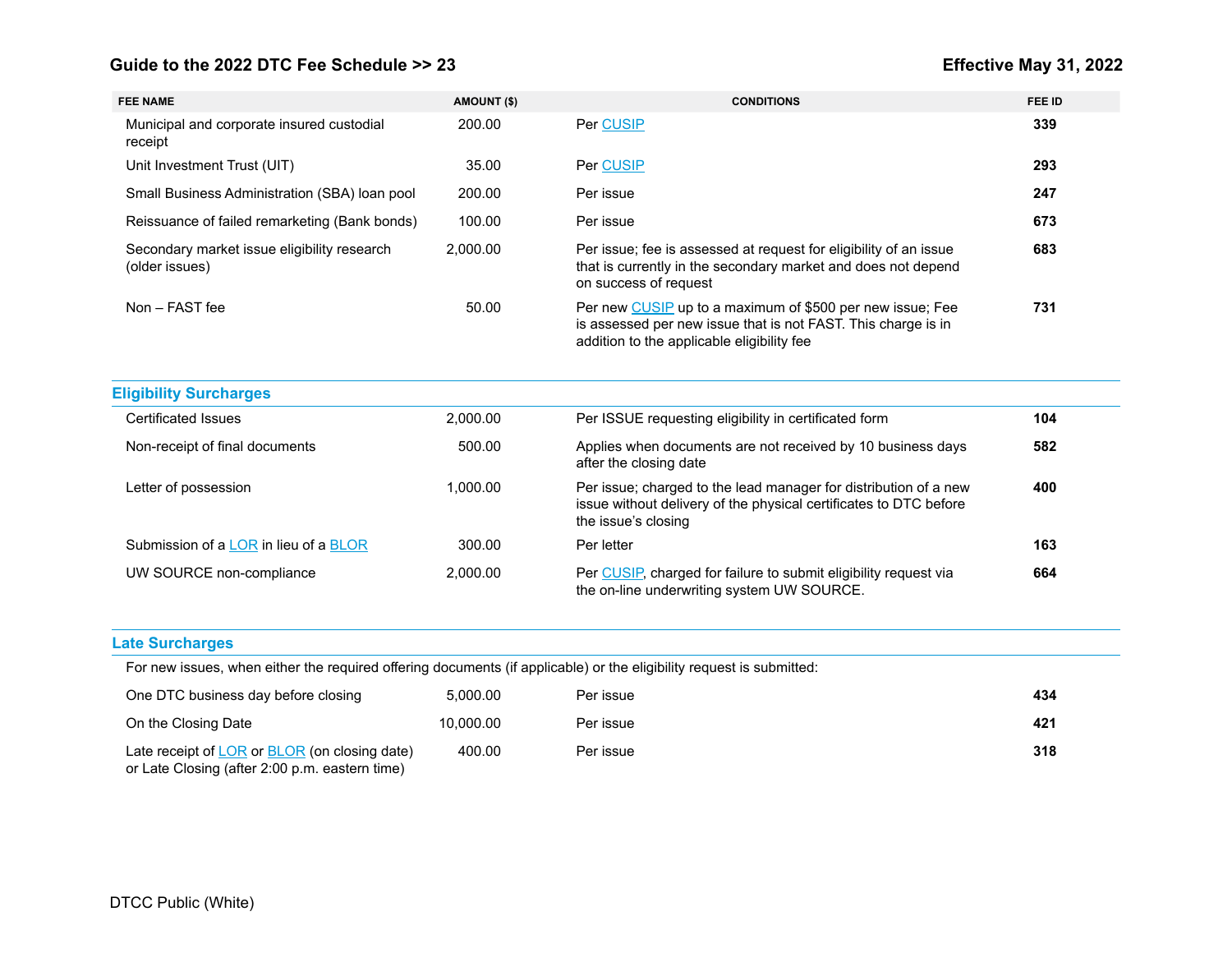# <span id="page-27-0"></span>**Guide to the 2022 DTC Fee Schedule >> 24 Effective May 31, 2022**

| <b>FEE NAME</b>                                            | AMOUNT (\$) | <b>CONDITIONS</b>                                                                                                 | FEE ID                           |
|------------------------------------------------------------|-------------|-------------------------------------------------------------------------------------------------------------------|----------------------------------|
| <b>MMI: money market instrument</b>                        |             |                                                                                                                   |                                  |
| <b>Money Market</b><br><b>MMI: money market instrument</b> |             |                                                                                                                   |                                  |
| Submission (<br><b>MMI: money market instrument</b>        | 250.00      | Per program eligibility submission                                                                                | 316                              |
|                                                            | 300.00      | Per $O^{1121}$                                                                                                    | ---                              |
| <b>IPA: issuing/paying agent</b>                           | 300.00      | <b>IPA: issuing/paying agent</b><br>Per<br><i>l</i> ilitv form was r<br>same day as the first issuance of the MMI | <b>IPA: issuing/paying agent</b> |
| <b>IPA program change</b>                                  | 250.00      | Per IPA program change; charged once to the new IPA                                                               | 583                              |

| O IPO: initial public offering |                     |                                                                                                                                                                  |     |
|--------------------------------|---------------------|------------------------------------------------------------------------------------------------------------------------------------------------------------------|-----|
| Security noiger tracking       | 25,000.00           | Per issue                                                                                                                                                        | 674 |
| <b>IPO</b> tracked issue       | 5.000.00            | Per issue, per 30-day period or portion thereof that a new issue<br>is tracked, up to a maximum of \$15,000.<br>Note: This fee is not prorated on a daily basis. | 323 |
| Consultation/Research Fee      | To be<br>negotiated | Expenses related to eligibility requests that require<br>consultation, research, use of third parties or any other deal-<br>specific handling.                   | 297 |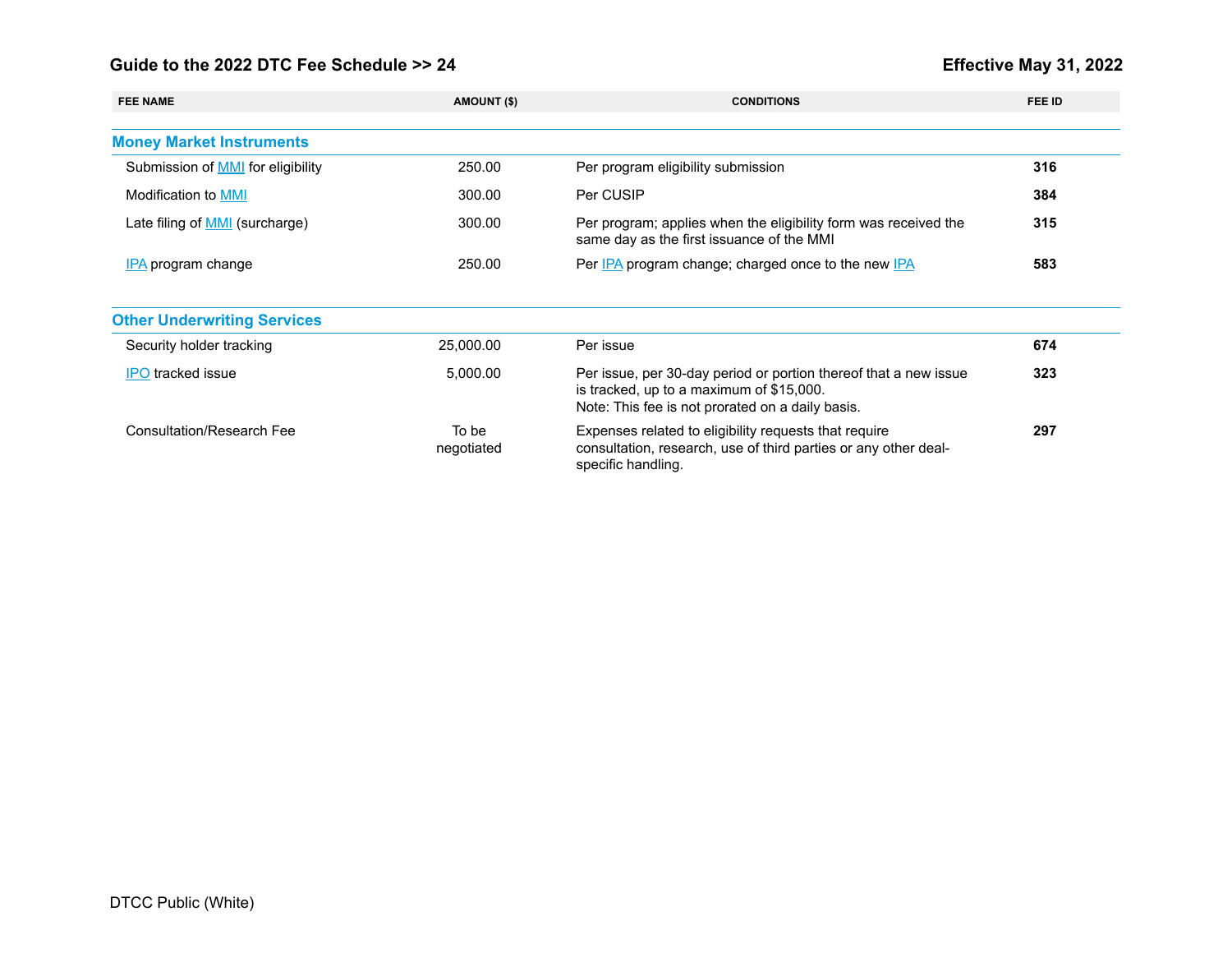<span id="page-28-0"></span>

| G         | LENS: Legal Notice System: a repository of notices published by third-party public or private agents<br>and agencies that report non-settlement information about DTC-eligible securities. You can access the<br>following types of notices:<br>Legal notices: Notices to security holders, bankruptcy, default, litigation/class action, letter of credit |          |                                                                                                                | Effective May 31, 2022 |
|-----------|------------------------------------------------------------------------------------------------------------------------------------------------------------------------------------------------------------------------------------------------------------------------------------------------------------------------------------------------------------|----------|----------------------------------------------------------------------------------------------------------------|------------------------|
| F.<br>Lε. | substitution and cost basis<br>Tax information: Notices on the taxable status of domestic equities<br><b>LENS (Legal Notice System)</b>                                                                                                                                                                                                                    |          | Transfer agent: Notices informing the industry about a corporation's decision to change its transfer agent     | FEE ID                 |
|           | Accessing a notice on a pay as you go basis                                                                                                                                                                                                                                                                                                                | 21.00    | Per notice; for viewing or downloading of a notice during a<br>single user's online session                    | 307                    |
|           | Subscription                                                                                                                                                                                                                                                                                                                                               | 2.000.00 | Per month, per participant number; for unlimited viewing and/or<br>downloading of notices by one or more users | 308                    |
|           | E-mailing of notice                                                                                                                                                                                                                                                                                                                                        | 21.00    | Per e-mail recipient                                                                                           | 306                    |

# Rebate Policy

The Corporation may, in its discretion, provide Participants with a rebate of its excess net income, where "excess net income" shall mean income of either the Corporation or related to one business line of the Corporation after application of expenses, capitalization costs, and applicable regulatory requirements.

All rebates shall be approved by the Board of Directors of the Corporation. In determining whether a rebate is appropriate, the Board may consider, among other things, the Corporation's regulatory capital requirements, anticipated expenses, investment needs, anticipated future expenses with respect to improvement or maintenance of DTC's operations, cash balances, financial projections, and appropriate level of shareholders' equity.

In the event the Board determines a rebate is appropriate, it shall determine a rebate period and a rebate payment date. Participants maintaining membership during all or a portion of the applicable rebate period and on the rebate payment date shall be eligible for the rebate.

Rebates shall be applied to all eligible Participants on a pro-rata basis based on such Participants' gross fees paid to the Corporation within the applicable rebate period, excluding pass-through fees and interest earned on cash deposits to the Participants Fund. Rebates shall be applied to eligible Participants' invoices on the rebate payment date as either a reduction in fees owed or, if fees owed are lower than the allocated rebate amount, a payment of such difference. Rebate amounts may be adjusted for miscellaneous charges and discounts.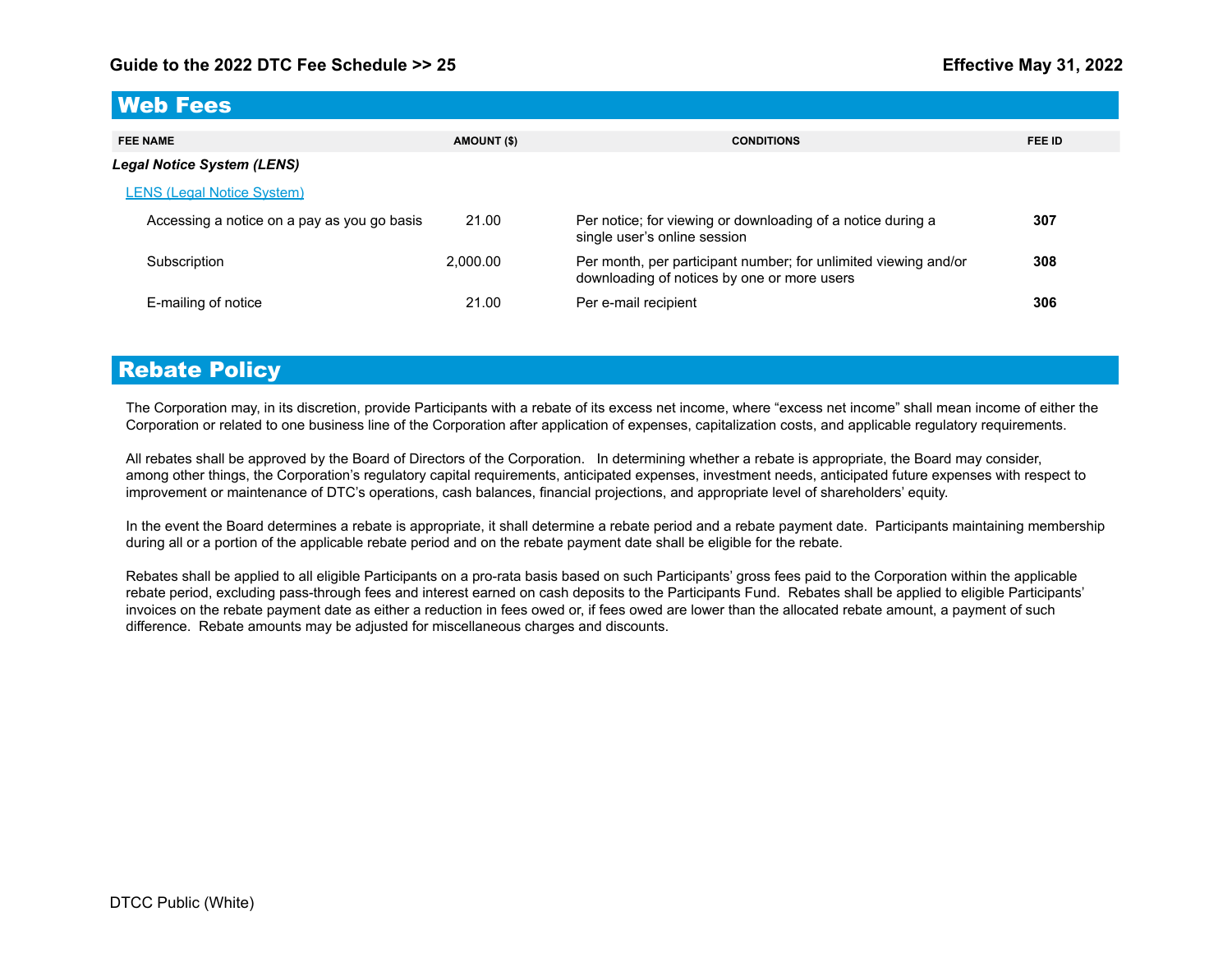# <span id="page-29-0"></span>DTC Glossary

| <b>TERM</b>            | <b>DEFINITION</b>                                                                                                                                                                                        |
|------------------------|----------------------------------------------------------------------------------------------------------------------------------------------------------------------------------------------------------|
| <b>ABS</b>             | asset-backed security                                                                                                                                                                                    |
| <b>ACATS</b>           | Automated Customer Account Transfer Service                                                                                                                                                              |
| <b>ADR</b>             | American Depositary Receipt                                                                                                                                                                              |
| <b>BDS</b>             | <b>Branch Deposit Service</b>                                                                                                                                                                            |
| <b>BEO</b>             | book entry only                                                                                                                                                                                          |
| <b>BLOR</b>            | blanket letter of representations                                                                                                                                                                        |
| <b>BMA</b>             | <b>Bond Market Association</b>                                                                                                                                                                           |
| <b>CCF</b>             | <b>Computer-to-Computer Facility</b>                                                                                                                                                                     |
| CD                     | certificate of deposit                                                                                                                                                                                   |
| <b>CMO</b>             | collateralized mortgage obligation                                                                                                                                                                       |
| <b>CMOP</b>            | change mode of payment                                                                                                                                                                                   |
| <b>CNS</b>             | <b>Continuous Net Settlement</b>                                                                                                                                                                         |
| COD                    | certificate on demand                                                                                                                                                                                    |
| <b>CP</b>              | commercial paper                                                                                                                                                                                         |
| <b>CRS</b>             | Cash-in-Lieu/Roundup Service, which allows a participant to liquidate full shares for cash-in-lieu of fractional shares and to round up<br>the fractional entitlements on behalf of the beneficial owner |
| <b>CRT</b>             | cathode-ray tube; also known as "green screen"                                                                                                                                                           |
| <b>CUSIP</b>           | Committee on Uniform Securities Identification Procedures; CUSIP number refers to a nine-character unique identifier for each<br>security                                                                |
| <b>DAM</b>             | <b>Deposit Automation Management</b>                                                                                                                                                                     |
| <b>DAMP</b>            | Deposit Automation Management for Participants                                                                                                                                                           |
| depository participant | A participant that accepts deposits from a DTC participant                                                                                                                                               |
| <b>DIP</b>             | Deposit Imaging Processing (system)                                                                                                                                                                      |
| <b>DMD</b>             | direct mail by the depository                                                                                                                                                                            |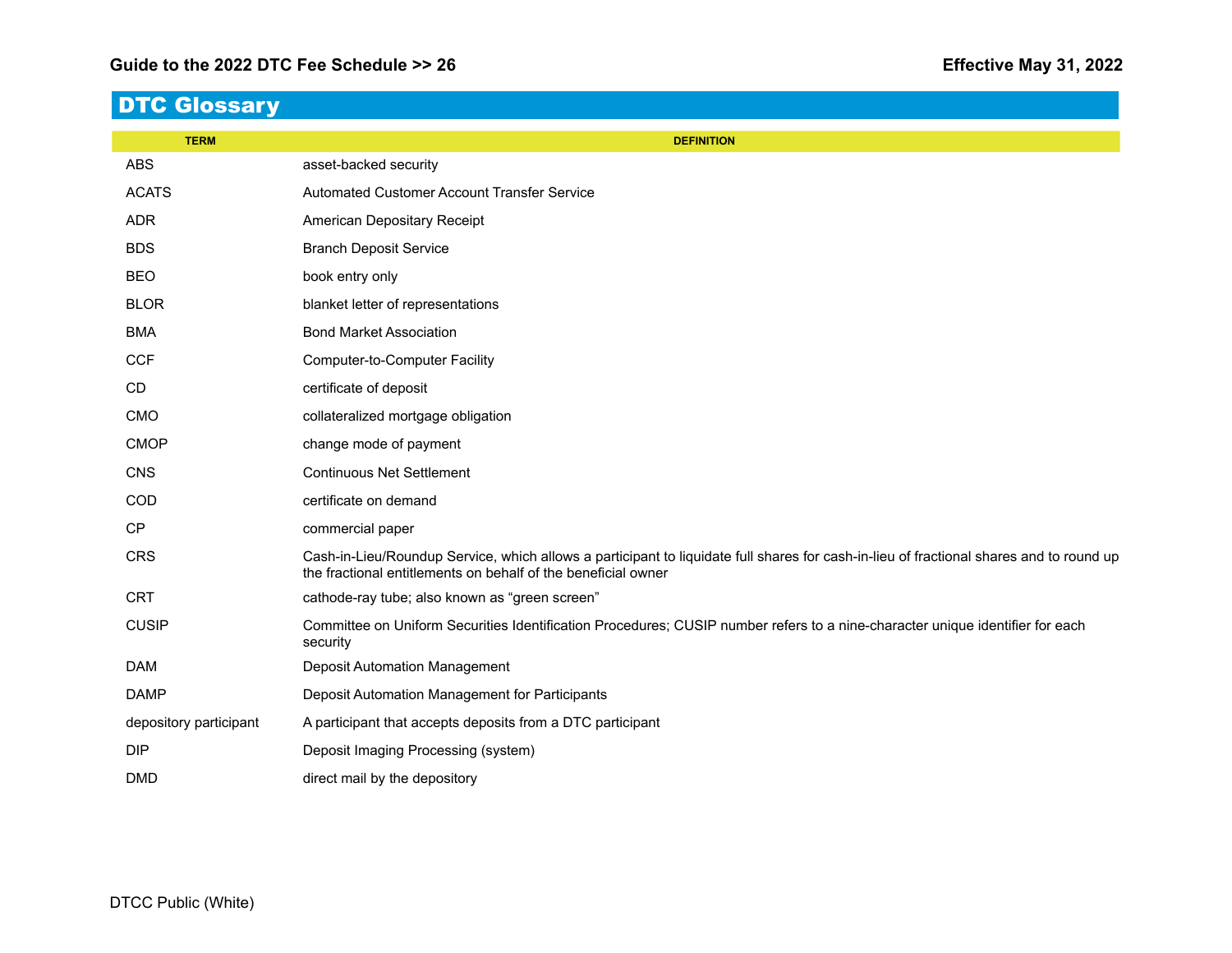# **Guide to the 2022 DTC Fee Schedule >> 27 Effective May 31, 2022**

| <b>TERM</b>                                         | <b>DEFINITION</b>                                                                                                                                                                                                                                                                                                                                  |
|-----------------------------------------------------|----------------------------------------------------------------------------------------------------------------------------------------------------------------------------------------------------------------------------------------------------------------------------------------------------------------------------------------------------|
| DO                                                  | deliver order                                                                                                                                                                                                                                                                                                                                      |
| <b>DRP</b>                                          | Dividend Reinvestment Program                                                                                                                                                                                                                                                                                                                      |
| <b>DRS</b>                                          | <b>Direct Registration System</b>                                                                                                                                                                                                                                                                                                                  |
| <b>DSS</b>                                          | Dividend Settlement Service                                                                                                                                                                                                                                                                                                                        |
| <b>DTAX</b>                                         | Domestic Tax Reporting System                                                                                                                                                                                                                                                                                                                      |
| <b>DTC</b>                                          | The Depository Trust Company                                                                                                                                                                                                                                                                                                                       |
| <b>DWAC</b>                                         | Deposit and Withdrawal at Custodian                                                                                                                                                                                                                                                                                                                |
| <b>ESS</b>                                          | <b>Envelope Settlement Service</b>                                                                                                                                                                                                                                                                                                                 |
| <b>FAST</b>                                         | <b>Fast Automated Securities Transfer</b>                                                                                                                                                                                                                                                                                                          |
| <b>FOSS</b>                                         | <b>Funds-Only Settlement Service</b>                                                                                                                                                                                                                                                                                                               |
| <b>IESS</b>                                         | <b>Intercity Envelope Settlement Service</b>                                                                                                                                                                                                                                                                                                       |
| <b>IPA</b>                                          | issuing/paying agent                                                                                                                                                                                                                                                                                                                               |
| <b>IPO</b>                                          | initial public offering                                                                                                                                                                                                                                                                                                                            |
| <b>IVOR</b>                                         | Investor's Voluntary Redemption                                                                                                                                                                                                                                                                                                                    |
| <b>IVORS</b>                                        | Investors' Voluntary Redemptions and Sales                                                                                                                                                                                                                                                                                                         |
| <b>LENS</b>                                         | Legal Notice System: a repository of notices published by third-party public or private agents and agencies that report non-<br>settlement information about DTC-eligible securities. You can access the following types of notices:                                                                                                               |
|                                                     | Legal notices: Notices to security holders, bankruptcy, default, litigation/class action, letter of credit substitution and cost basis<br>Tax information: Notices on the taxable status of domestic equities<br>Transfer agent: Notices informing the industry about a corporation's decision to change its transfer agent                        |
| <b>Limited Underwriting</b><br>Service              | Applies to municipal issues with a principal value of \$1 million or less at maturity                                                                                                                                                                                                                                                              |
| <b>LOC</b>                                          | line of credit                                                                                                                                                                                                                                                                                                                                     |
| <b>LOFF</b>                                         | Letter of Free Funds                                                                                                                                                                                                                                                                                                                               |
| long position billing for<br>municipal bearer bonds | Municipal bearer bond rates apply to a municipal debt instrument that exists in bearer form. Interchangeable issues, which can exist<br>in either bearer or registered form, are billed at the bearer rate, reflecting the higher costs of safekeeping interchangeable issues<br>and converting bearer position to registered form.                |
| <b>LOR</b>                                          | letter of representations                                                                                                                                                                                                                                                                                                                          |
| low-volume tender offer                             | Offer in which the offeror is seeking to purchase for cash up to 5 percent of the outstanding shares of an equity issue or any amount<br>of a debt issue. The offer does not include exchange offers or offers by the issuer of the target security. Payment must be made in<br>advance by the offeror with a certified check or by wire transfer. |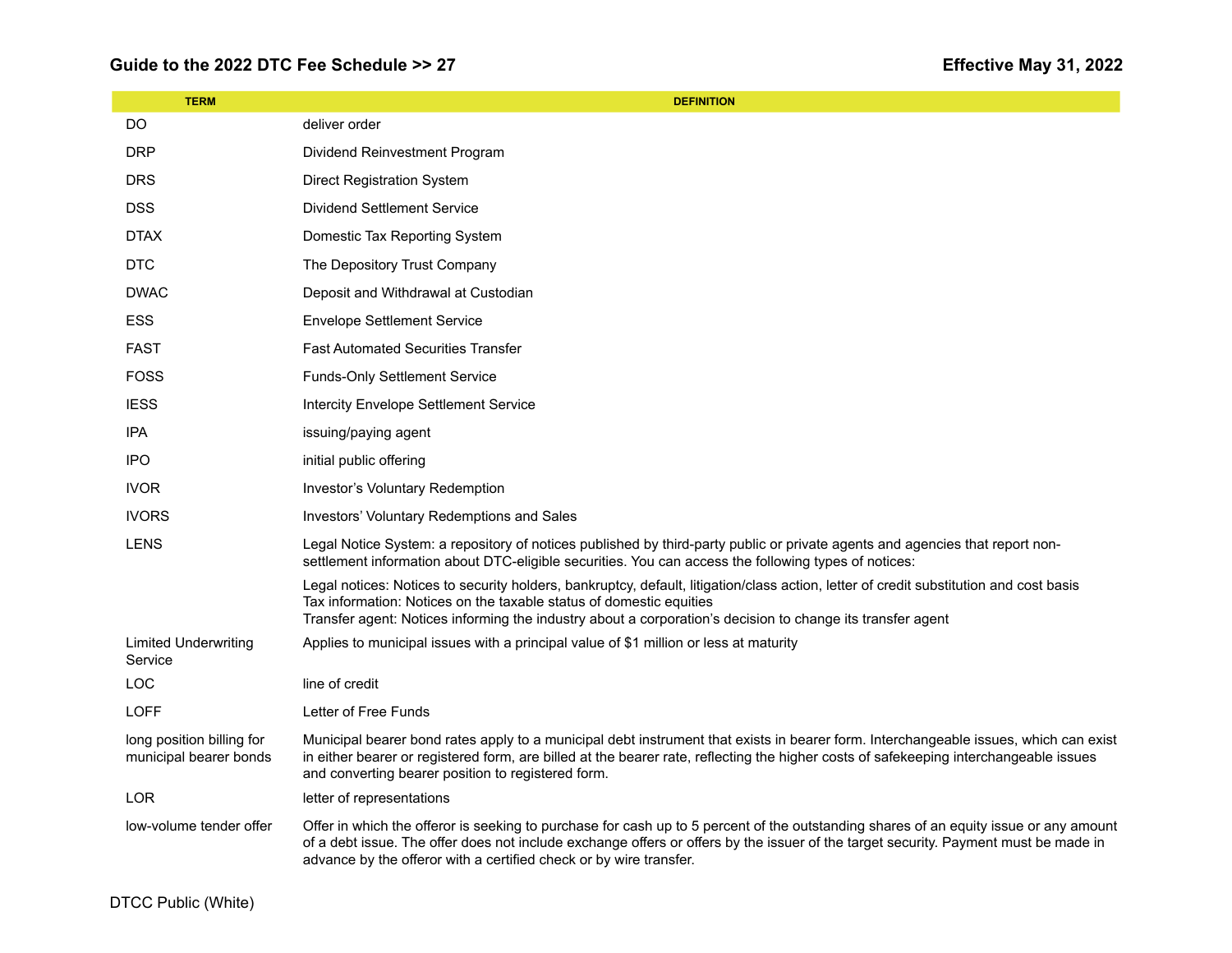# **Guide to the 2022 DTC Fee Schedule >> 28 Effective May 31, 2022**

| <b>TERM</b> | <b>DEFINITION</b>                                                                                                                                                               |
|-------------|---------------------------------------------------------------------------------------------------------------------------------------------------------------------------------|
| <b>LPA</b>  | limited-purpose account                                                                                                                                                         |
| MA          | minimum amount                                                                                                                                                                  |
| <b>MBS</b>  | mortgage-backed security                                                                                                                                                        |
| <b>MDH</b>  | Mainframe Dual Host                                                                                                                                                             |
| MMI         | money market instrument                                                                                                                                                         |
| <b>NA</b>   | net additions                                                                                                                                                                   |
| <b>NSCC</b> | National Securities Clearing Corporation                                                                                                                                        |
| <b>NYSE</b> | New York Stock Exchange                                                                                                                                                         |
| <b>NYW</b>  | New York Window                                                                                                                                                                 |
| OCC         | <b>Options Clearing Corporation</b>                                                                                                                                             |
| <b>OTC</b>  | over the counter                                                                                                                                                                |
| <b>OTW</b>  | over-the-window                                                                                                                                                                 |
| P&I         | principal and interest                                                                                                                                                          |
| <b>PBS</b>  | <b>Participant Browser Service</b>                                                                                                                                              |
| <b>PDA</b>  | pending delivery account                                                                                                                                                        |
| PIM         | Pre-Issuance Messaging: Communication message between an issuing/paying agent and a dealer that details the terms and<br>conditions of an MMI before it is issued to the market |
| Please Code | request to assign a CUSIP number to a trade without one                                                                                                                         |
| PO          | payment order                                                                                                                                                                   |
| <b>PRS</b>  | previous reverse split                                                                                                                                                          |
| <b>PTS</b>  | Participant Terminal System                                                                                                                                                     |
| QIB         | qualified institutional buyer                                                                                                                                                   |
| <b>RDS</b>  | <b>Restricted Deposit Service</b>                                                                                                                                               |
| repo        | repurchase                                                                                                                                                                      |
| <b>REIT</b> | real estate investment trust                                                                                                                                                    |
| S&P         | Standard & Poor's                                                                                                                                                               |
| <b>SBA</b>  | <b>Small Business Administration</b>                                                                                                                                            |